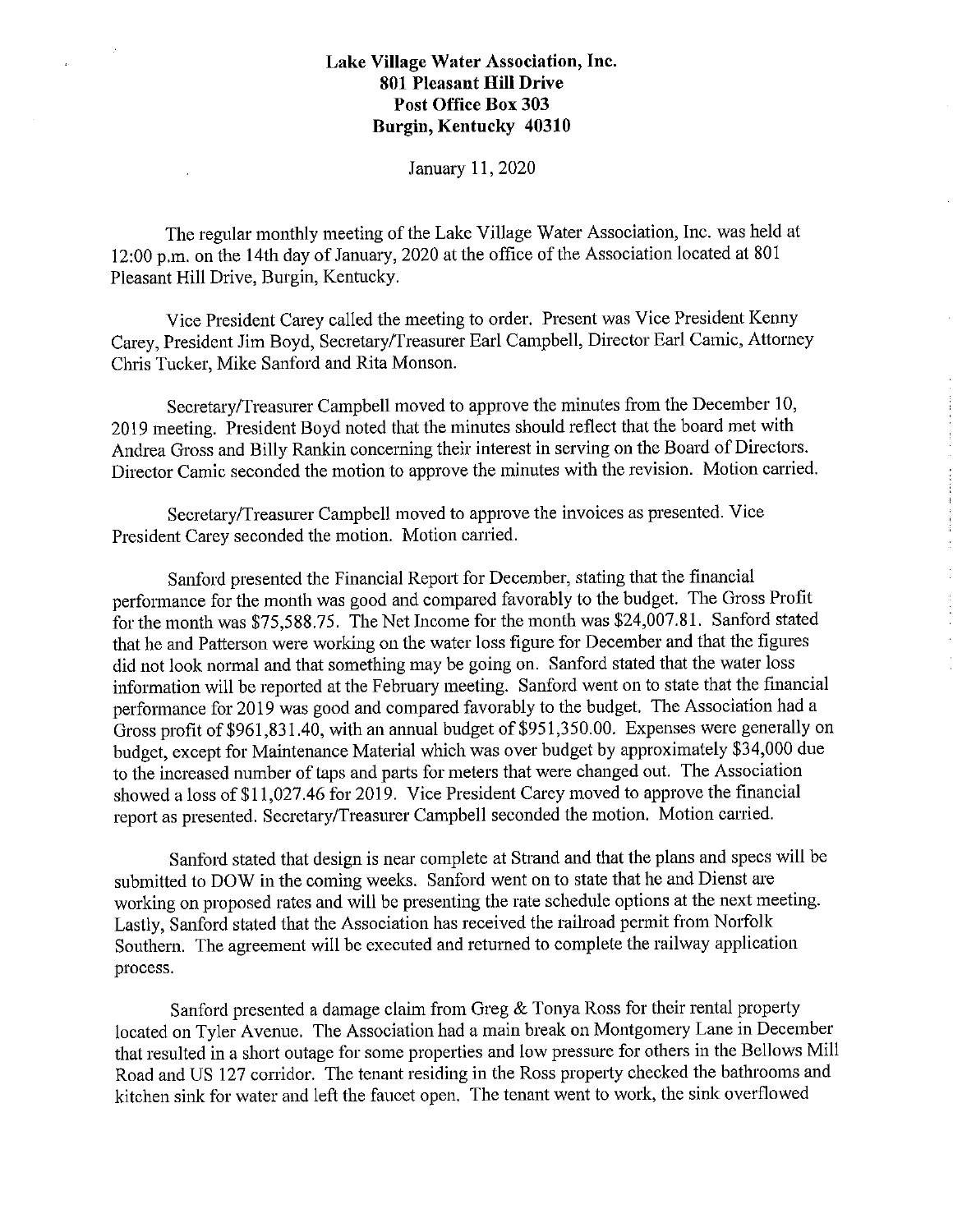resulting in water damage to the Ross propetty and unit below. The damage totaled \$3,600 for both units. After much discussion, the board didn't feel that the Association could be held liable for the tenant leaving the faucet open. The board went on to note that water systems have leaks and that a claim of this nature had not ever been received by the Association. Tucker concurred with the board's decision and agreed to contact the Ross' regarding the matter.

President Boyd recommended that a decision be made concerning the Board of Directors vacancy. President Boyd discussed the candidates with the group and after much discussion it was determined that all of the candidates would be great and the Association would benefit by any one of their service. President Boyd moved to appoint Andrea Gross to the Board of Directors. All members of the board concurred with the motion. Secretary/Treasurer Campbell seconded the motion. The motion passed unanimously. President Boyd agreed to reach to Gross and the other candidates concerning the board's decision.

Vice President Carey moved to adjourn the meeting. Secretary/Treasurer Campbell seconded the motion. Meeting adjourned.

resident Jim Boy

Sedretary/Treasurer Egyl Campbell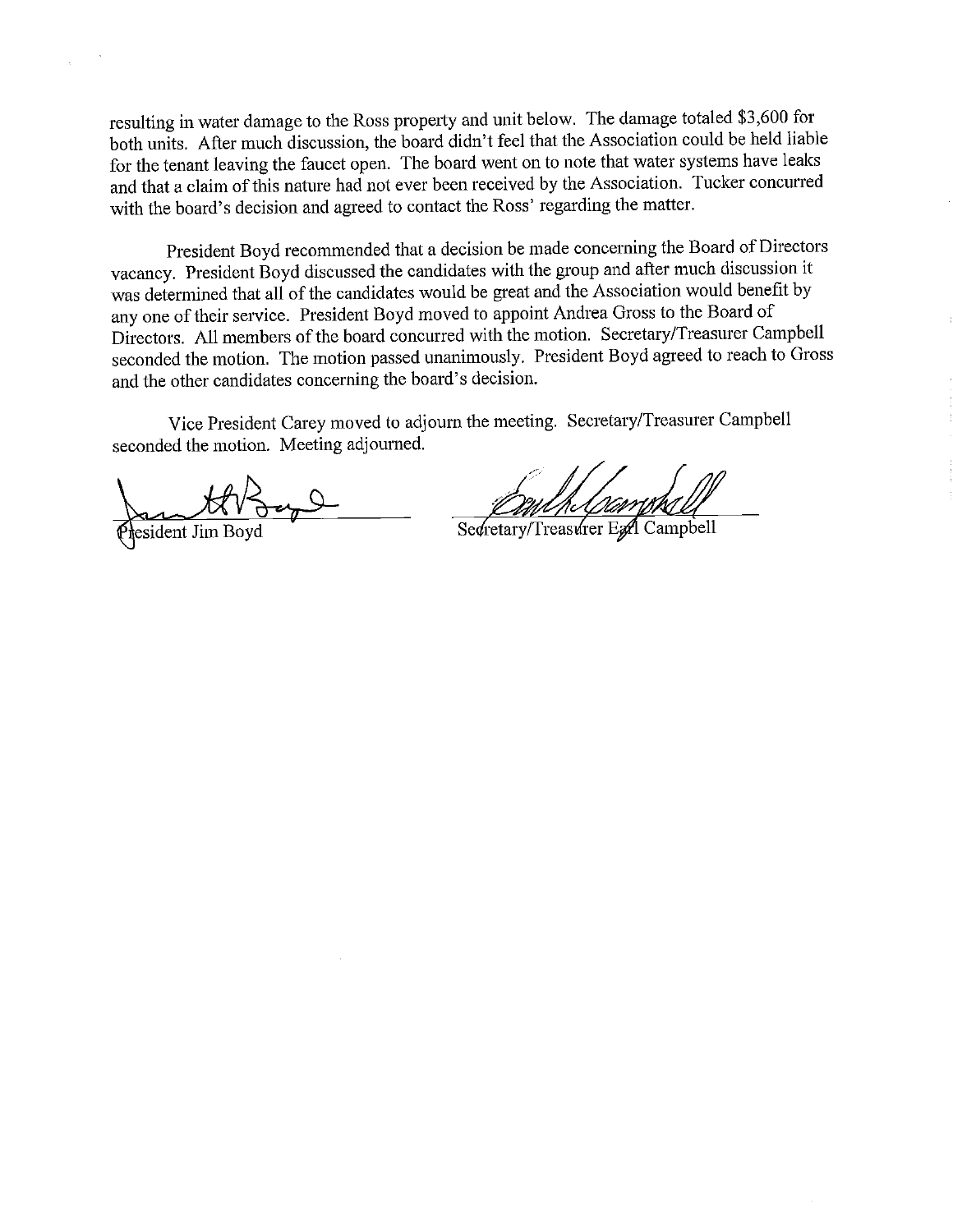$\mathcal{L}_{\mathcal{A}}$ 

February 11, 2020

The regular monthly meeting of the Lake Village Water Association, Inc. was held at 12:00 p.m. on the I Ith day of February, 2020 at the office of the Association located at 801 Pleasant Hill Drive, Burgin, Kentucky.

President Boyd called the meeting to order. Present was Secretary/Treasurer Earl Campbell, Director Earl Camic, Director Andrea Gross, Chris Tucker, Liz Dienst, Mike Sanford and Rita Monson. Everyone welcomed Director Gross to the board.

President Boyd began by calling the Contract 14 Public Meeting to order. The meeting is necessary to inform the public about the enviromnental impact of the project and also to provide general information about the project. No Association members other than the board members were in attendance. Sanford took the opportunity to discuss the project scope and need with Director Gross. Dienst noted that Mocks Branch would be impacted by stream crossings, but that the crossings would be bores with casing. Dienst went on to note that she and Sanford met on site with representatives from the U.S. Army Corp of Engineers to obtain the necessary permits. Sanford stated that he and Dienst were working with Rural Development on the last items for the funding application.

Director Camic moved to approve the minutes from the January 14, 2020 meeting. Secretary/Treasurer Campbell seconded the motion. Motion carried.

Director Gross moved to approve the invoices as presented. Secretary/Treasurer Campbell seconded the motion. Motion carried.

Sanford presented the Financial Report for January, stating that the financial performance for the month was good and compared favorably to the budget. The Gross Profit for the month was a loss of \$141,287.49 due to two debt service payments that totaled \$152,364.25. The loss is expected for January and budgeted. Sanford went on to note that water cost were under budget by \$257.45 and expenses were under budget by \$5,423.97. Secretary/Treasurer Campbell moved to approve the report as presented. Director Camic seconded the motion. Motion carried.

Sanford presented a new process for tracking water loss that includes water purchased and water sold for each master meter zone. The Association will continue to account for the water lost through system leaks, flushing and customer leaks, but will focus more on the reduction on non-revenue water loss throughout the operations. For the current month, Sanford stated that there are a few kinks to work out with the reporting and that the accuracy will improve as subsequent months are added to the volumes. For the month of January, all of the master meter zones are in good shape with the exception of the KY 33 zone, comprised of Waterworks Road, KY 33, Spears Lane, Gwinn Island Road, Hughley Lane and Sunrise Shores. Sanford stated that operators have already begun leak detection of the area and will continue until the flow rate at the master meter has been reduced. Sanford stated that the flow rate drops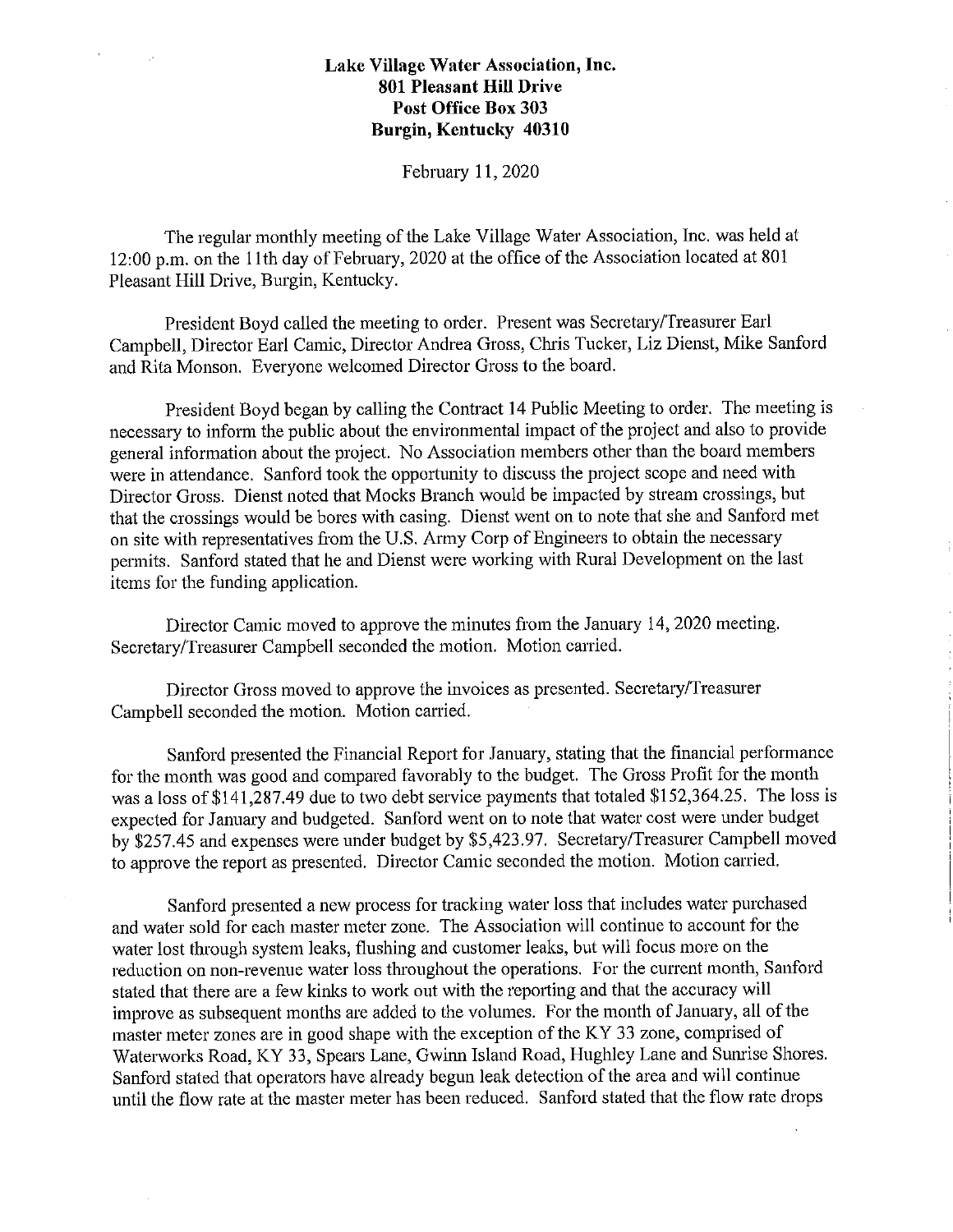$\lambda$ 

 $\sim$   $\sim$ 

significantly when Mocks Creek Subdivision is valved off from the system. The operators will continue in a northward direction isolating areas of the distribution system. If the flow rate is not reduced once a full assessment of the zone has been completed and repairs made, Sanford will contact KR WA for assistance.

Sanford stated that the PSC Purchase Water Adjustment application was approved and will be included on the next bill. The PWA increased the rate to the Association members by \$0.16 per 1,000 gallons.

Sanford presented Form AD-3030 to the board for review and approval to submit to Rural Development. Form AD-3030 certifies that no pending felony convictions are associated with the Association and that the Association is not delinquent on corporate taxes. Tucker has reviewed the document and recommends execution. Secretary/Treasurer Campbell moved to approve and execute the document as presented. Director Camic seconded the motion. Motion carried.

Sanford and Dienst presented proposed rate schedules for consideration by the board. Sanford noted that the Association has not adjusted rates since 2016 and that current revenue collected by the Association is covering expenses, but the operation is tighter than it should be. Sanford went on to note that it difficult to meet the reserve requirements as required by the existing loan covenants. Dienst stated that the 2020 operating budget, existing and new reserve fund requirements and the new loan payment were used to present rate schedule options. The first option breaks even and adds \$1.00 per 1,000 gallons to each rate category. The second option adjusts the rates by 10% and reflects an annual income of slightly under \$6,000. Sanford asked Dienst to forecast the five years of Cost of Living Adjustments at 2% annually and also to forecast recovering a portion of the annual Depreciation costs to calculate a third rate option for comparison. Dienst determined that the Association would have to pass along an approximate 32% rate adjustment to recover \$330,000 in ammal depreciation expense, therefore the third option includes recovering 25% of the annual depreciation expense, along with the COLA increases. After much discussion, the board agreed unanimously that meeting the reserve requirements and adjusting to cover the additional loan payment is preferred over taking money from the Association members and placing it in an account for use 5 years down the road. It was noted that the Association has a number of planned infrastructure improvements in the coming years, at which time rates will be reviewed and set to meet existing operational expenses. Secretary Treasurer Campbell moved to adjust the rates by 10% and include the proposed rate schedule in the RD funding application. Sanford also noted that RD will have the final determination regarding the rates and will also review the calculations as prepared by Dienst. Director Camic seconded the motion. The motion carried unanimously.

Sanford stated that the Kentucky Rural Water Association will be hosting will be hosting the annual Legislative Breakfast at the Capital Center Plaza on March 3'd and all directors are invited to attend.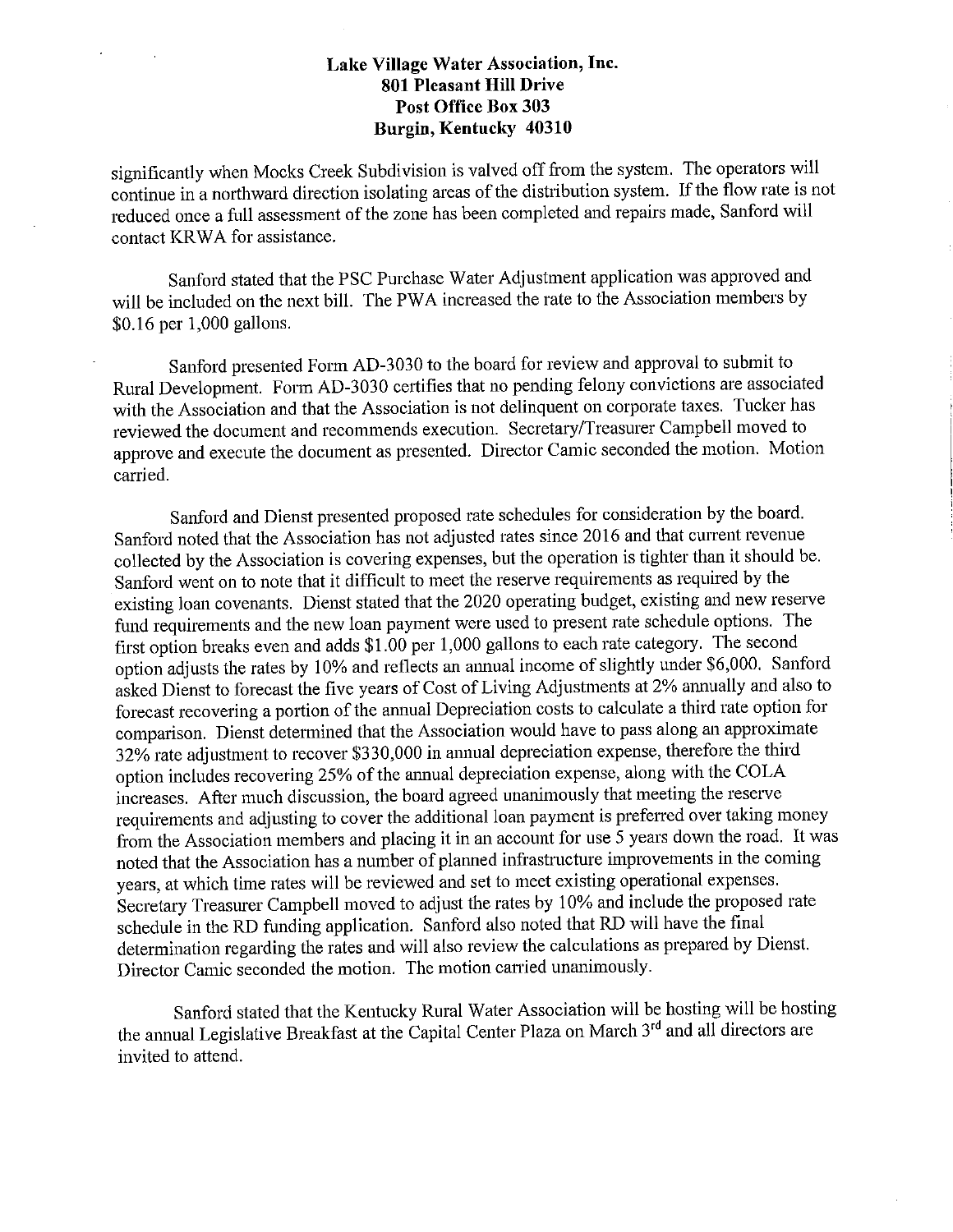Sanford reported that the Association will be one of 7-10 public water systems participating in the pilot to implement an electronic Monthly Operating Report submission to the Division of Water. Sanford, who serves on the Drinking Water Regulation & Compliance Subcommittee stated that utilities have been pushing the state to go electronic for approximately 15 years and the state is working to implement the change.

Secretary/Treasurer Campbell moved to adjourn the meeting. Director Camic seconded the motion. Meeting adjourned.

President Jim Boy

Secretary/Treasurer Earl Campbell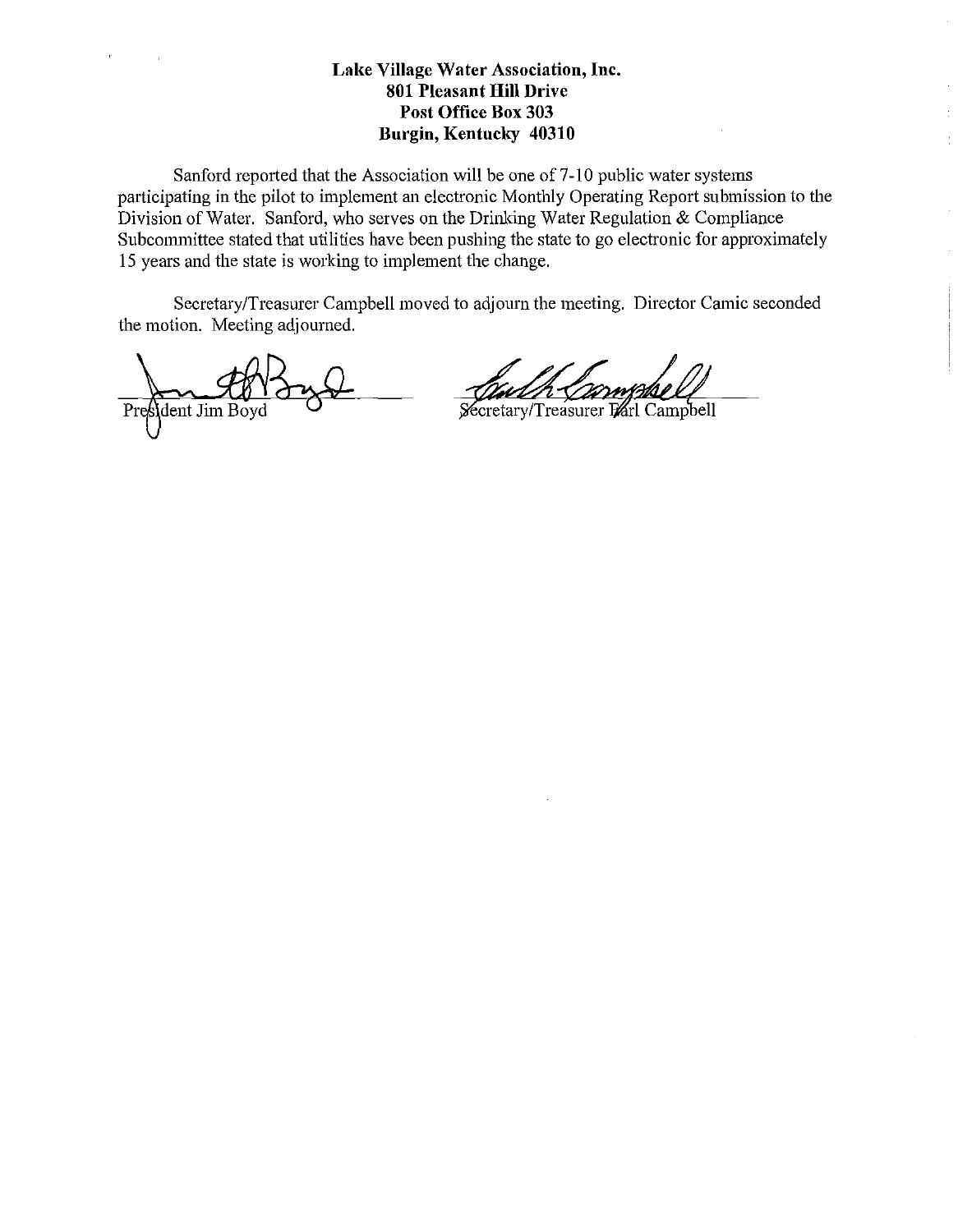April 14, 2020

The regular monthly meeting of the Lake Village Water Association was not held during the month of April due to the COVID-19 pandemic and the need for social distancing. Per Governor Andy Beshear's Executive Order that closed nearly all offices and businesses except those necessary to sustain everyday life, the office was closed and no public meetings were held.

sident Jim Boyd

Secretary/Treasurer Earl Campbell

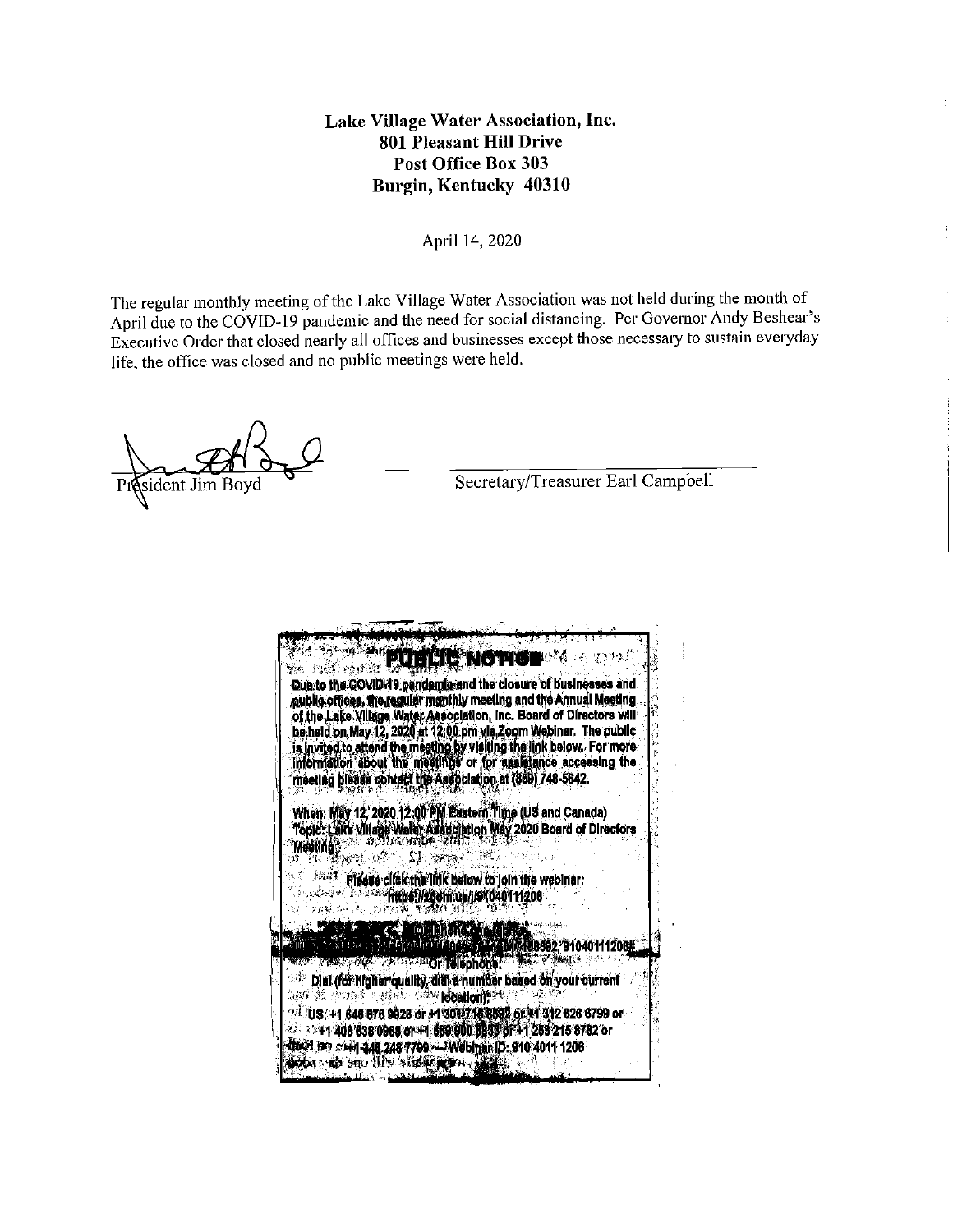$\mathcal{L}$ 

#### March 10, 2020

The regular monthly meeting of the Lake Village Water Association, Inc. was held at 12:00 p.m. on the 10th day of March, 2020 at the office of the Association located at 801 Pleasant Hill Drive, Burgin, Kentucky.

President Boyd called the meeting to order. Present was Secretary/Treasurer Earl Campbell, Director Earl Camic, Director Andrea Gross, Chris Tucker, Mike Sanford and Rita Monson.

Secretary/Treasurer Campbell moved to approve the minutes from the February 11, 2020 meeting with the corrections noted by Sanford. Director Gross seconded the motion. Motion carried.

Director Gross moved to approve the invoices as presented. Director Camic seconded the motion. Motion carried.

Sanford presented the Financial Report for February, stating that the financial performance for the month was good and compared favorably to the budget. The Gross Profit for the month was \$70,637.24, with a Net Income of \$26,982.72. Sanford stated that the sales to Northpoint Training Center were higher than normal and that the Purchase Water Adjustment rate increase was reflected in the sales. Sanford went on to note that the expense report did not include premiums to Anthem for the newly purchased policies. Sanford noted that premiums will be reflected in the March report. President Boyd asked whether the Association had a contact at Northpoint and suggested reaching out to them to see if they have a leak or need assistance. Director Gross suggested the same action as a result of the increased sales. Director Gross also inquired about whether anything could be done to improve the pressure in the vicinity of Northpoint when the tank was filling. Sanford stated that a lot of engineering went into the hydraulics when the tank went on line. Sanford stated that he would speak with Lorne to see if there are options to reduce the impact to the pressure in the area. Director Gross asked if the tank can be filled overnight. President Boyd noted that water quality and water age are probably the factor that affects the setting the most. Sanford will work on the matter and will report back to the board. Secretary/Treasurer Campbell moved to approve the report as presented. Director Camic seconded the motion. Motion carried.

Sanford stated that the election ballots will soon be mailed to all Association members. All questioned the necessity of the ballot when only one person is running and the election isn't necessary. President Boyd suggested that Tucker consider an amendment to the bylaws that would allow for the Association to accommodate election situations of this nature. After discussing the need to review the election process, all agreed to proceed as in previous years and to have Tucker work on the matter in the fall. Sanford stated that the election process and bylaw review will be placed on the agenda in September ahead of the election.

 $\hat{L}$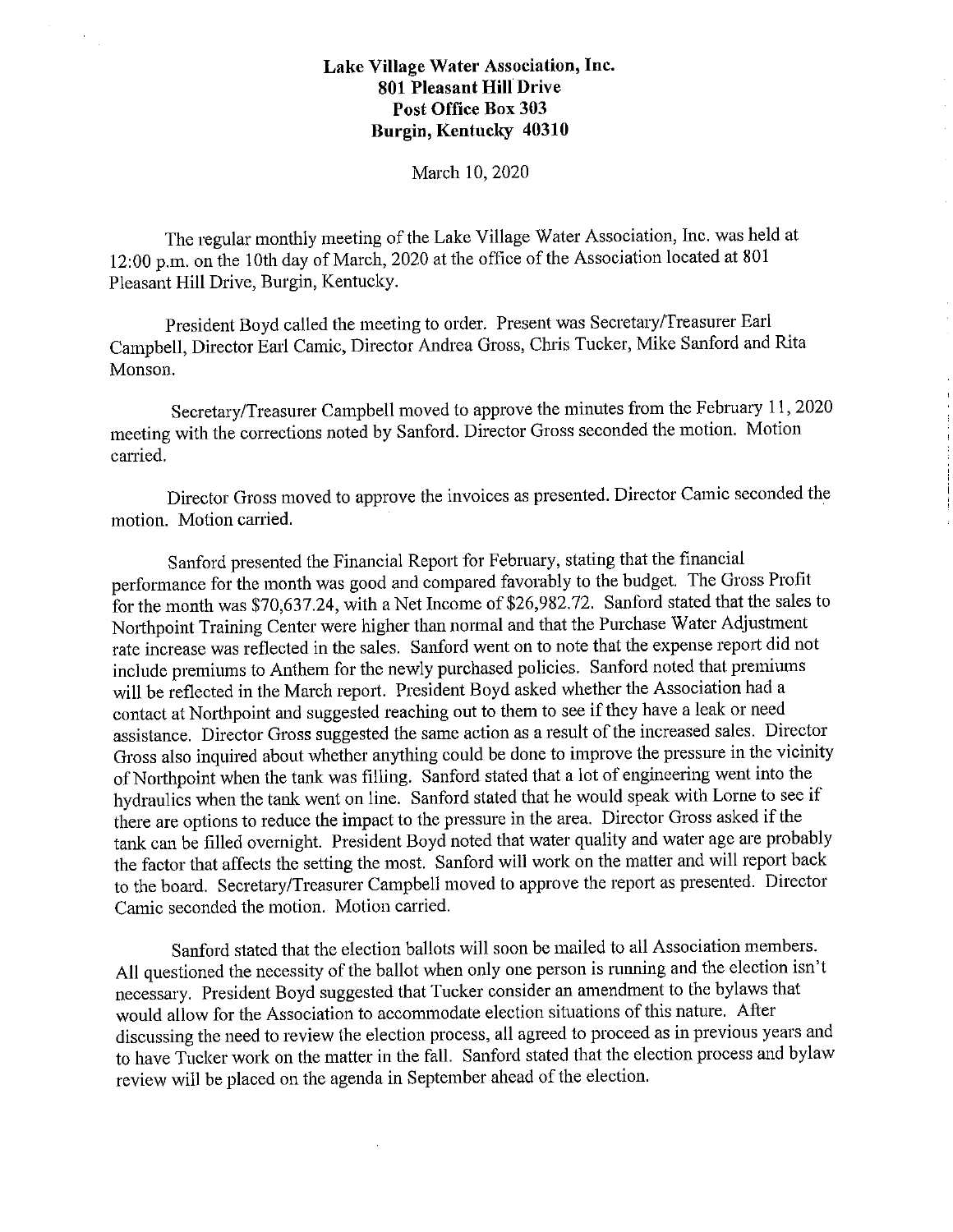Sanford announced that the Association did not receive nominations for the upcoming election and President Boyd will be the only person on the ballot.

Sanford stated that Strand is finishing the Contract 14 Plans and Specs and that they will be delivered to the Division of Water this week. Sanford went on to state that the agreement with Norfolk Southern was also approved and executed. The Association should receive the executed agreement in the coming days.

Sanford stated that the Public Service Commission held the amrnal regulatory inspection a couple of weeks ago and that all went good. Sanford stated that no deficiencies were noted and that the inspector was brought up to speed on the Non-Revenue Water Reduction Plan that has been implemented. Sanford went on to note that Inspector Donges stated that she inspects all of the regulated water utilities in the state and does not know of a utility that is taking such a comprehensive and thorough approach to reducing non-revenue water loss and commended the Association for their efforts. President Boyd commended Sanford for being up front with the Commission and sharing the plan that has been implemented. President Boyd stated that when he was employed by KU and worked with the Commission on inspections and compliance that he always felt like it was best to be upfront and proactive with the Commission.

Secretary/Treasurer Campbell moved to adjourn the meeting. Director Camic seconded the motion. Meeting adjourned.

Prodident Jim Boyd Secretary/Treasurer Earl Campbell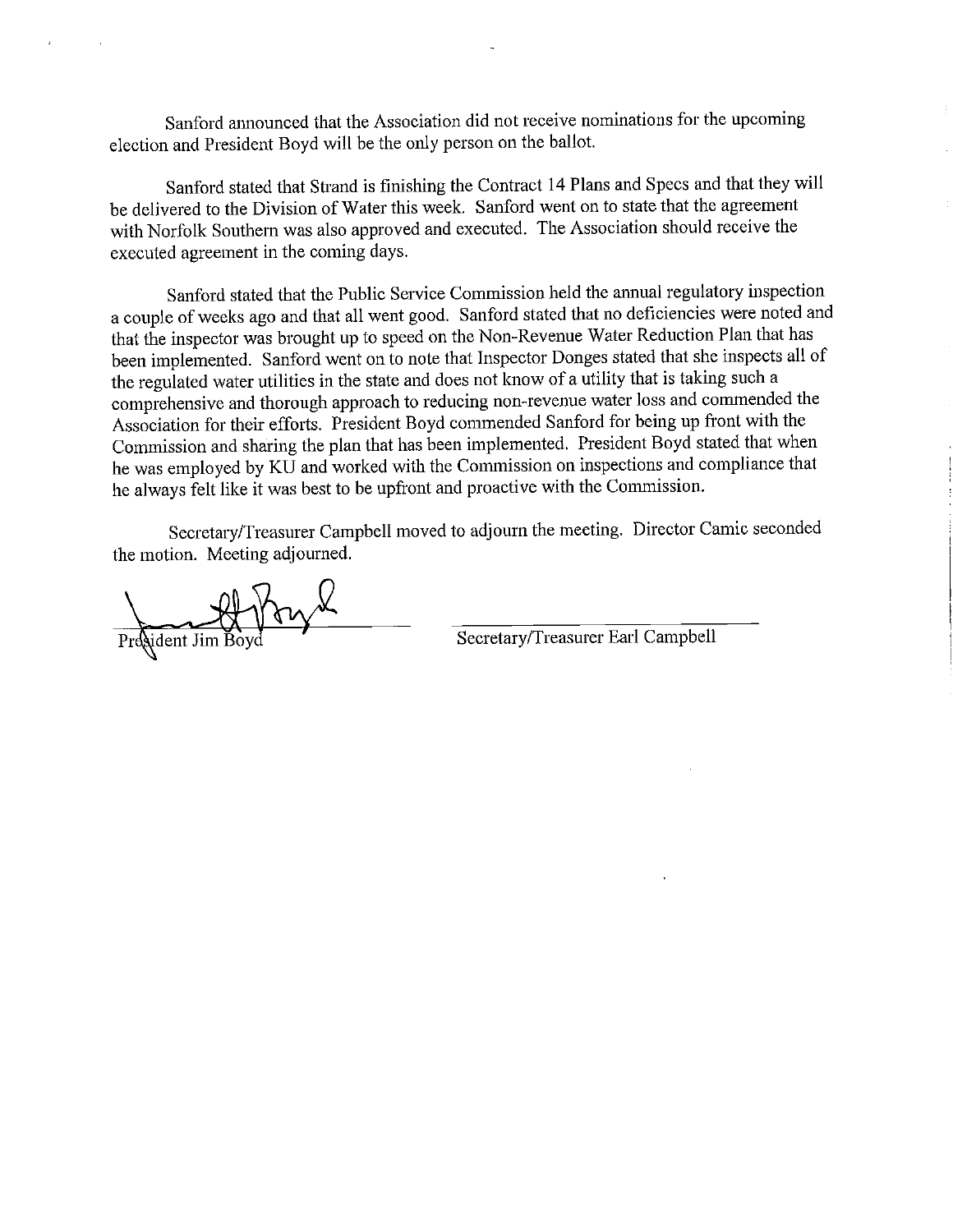# **Lake Village Water Association, Inc.**

# **801 Pleasant Hill Drive**

#### **Post Office Box 303**

# **Burgin, Kentucky 40310**

#### MINUTES OF ANNUAL MEETING APRIL 4, 2019

The annual meeting of the Lake Village Water Association, Inc. was called to order by Chairman Danny Noel at 6:00 p.m. on the  $4<sup>th</sup>$  day of April, 2019 at the office located at 801 Pleasant Hill Drive, Burgin, Kentucky.

Attending the meeting were Vice Chairman Jim Boyd, Director Earl Camic, Director Kenny Carey, Director Earl Campbell, Attorney Chris Tucker, employees Mike Sanford and Rita Monson.

The first order of business was consideration of the minutes of the annual meeting of the membership on April 10, 2018. Director Carey moved to approve the minutes with a second by Director Camic. Motion carried.

The next order of business was to announce the results of the Board of Director's election. The election results were reported by Attorney Tucker. The election was held to select three (3) members to the Board of Directors of the Association for a full three year term. Attorney Tucker reported and certified that Danny Noel, Kenny Carey and Earl Camic was elected to serve another three year term. Certification of the results is attached.

Director Carey moved to adjourn the meeting. Director Camic seconded the motion. Meeting adjourned.

Boyd, Vice Chairman

 $\sim$ 

Earl Campbell, Secretary/Treasurer

THE ASSOCIATION OFFERS THE OPPORTUNITY FOR ALL RESIDENTS IN THE SERVICE AREA TO BECOME USERS OF THE FACILITIES REGARDLESS OF RACE, CREED, COLOR, RELIGION, SEX, NATIONAL ORIGIN, MARITAL STATUS, PHYSICAL OR MENTAL HANDICAP OR LEVEL OF INCOME.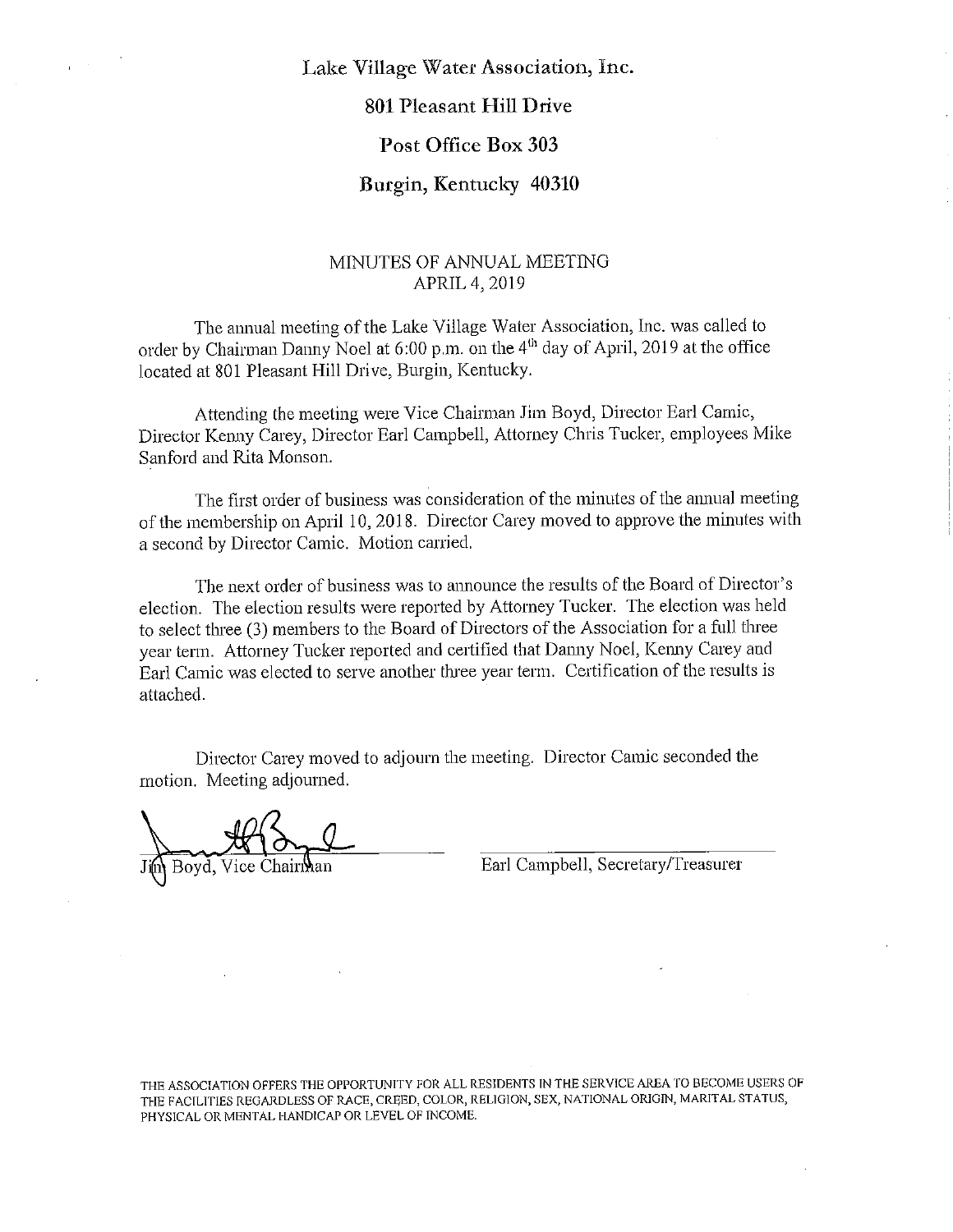March 13, 2020

Dear Fellow Member:

This is to notify you that the annual meeting of the Lake Village Water Association, Inc., will be held on Tuesday, April  $14<sup>th</sup>$ , 2020, at noon (12:00 P.M., E.D.T) in the offices of the Association located on Shakertown Road, Burgin, Kentucky. The purpose of the annual meeting will be to introduce the new member of the Board of Directors selected in the election now being conducted and to consider such other business as may come before it.

You should find enclosed a ballot and two envelopes. After marking your ballot, put it in the plain envelope and seal it. Then place the plain envelope inside the addressed envelope and seal it. Mail it to Christopher J. Tucker, 114 South 4<sup>th</sup> Street, Danville, Kentucky 40422. **BALLOTS DELIVERED TO OR RECEIVED AT OTHER LOCATIONS WILL NOT BE COUNTED. ALL BALLOTS MUST BE RECEIVED ON OR BEFORE 5:00 P.M. ON THE 10TH DAY OF APRIL 2020.** 

There is one position now open on the Board of Directors. Present Director Jim Boyd have been nominated for this position. No other nominations were received.

It is extremely important that you participate in this election. If you have any questions concerning the election or the ammal meeting, please feel free to contact any member of the Board of Directors or our attorney, Christopher J. Tucker, by calling 859-236-2641. Thank you.

Very truly yours,

LAKE VILLAGE WATER ASSOCIATION, INC.

BOYD, PRESIDENT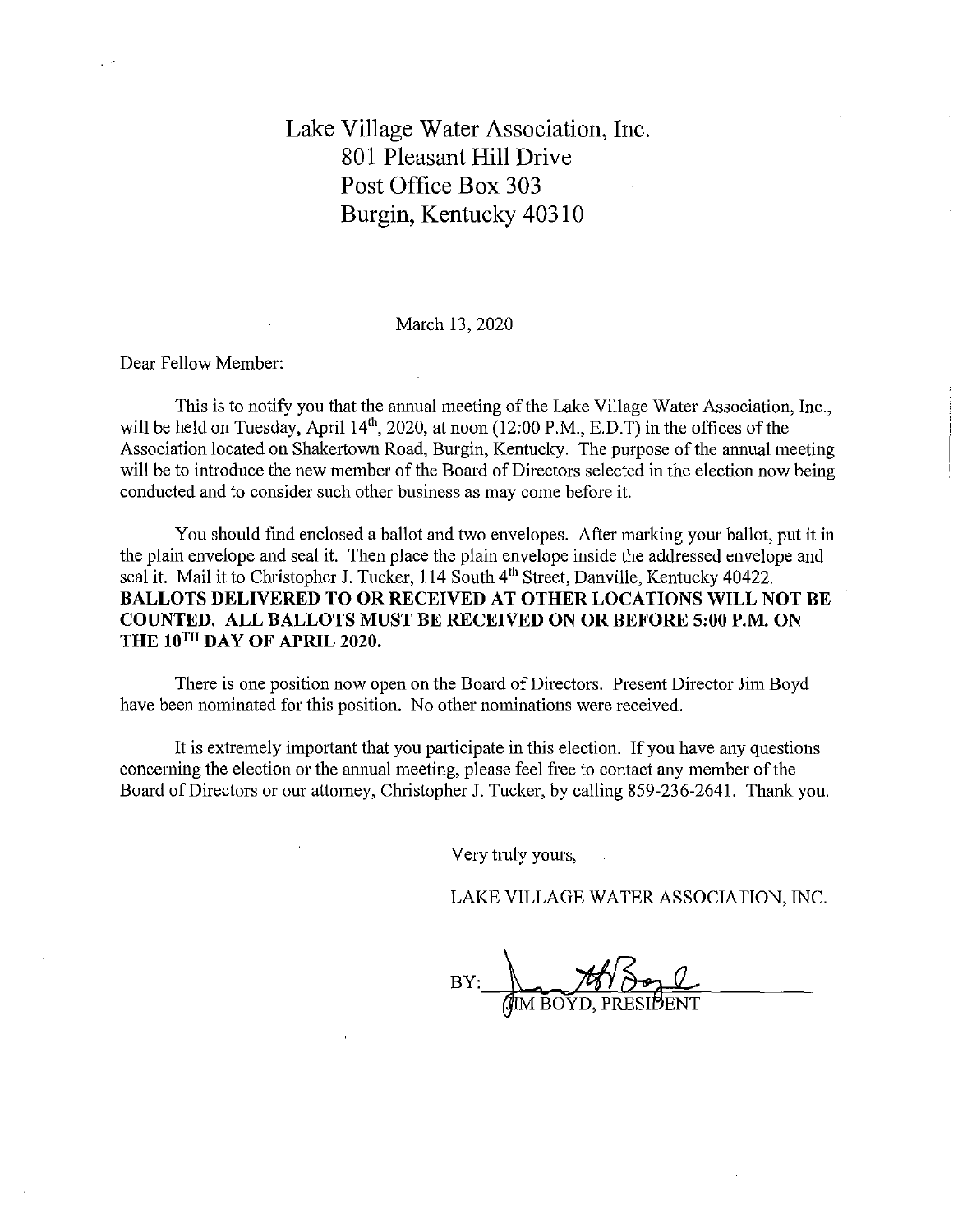$\ddot{\phantom{a}}$ 

#### May 12, 2020

The regular monthly meeting of the Lake Village Water Association, Inc. was held at 12:00 p.m. on the 12th day of May, 2020 via Zoom Webinar due to the restrictions regarding public gatherings as a result of the COVID-19 pandemic.

President Boyd called the meeting to order. Present was Vice President Kenny Carey, Secretary/Treasurer Earl Campbell, Director Earl Camic, Director Andrea Gross, Chris Tucker, Liz Dienst, Mike Sanford and Rita Monson.

Secretary/Treasurer Campbell moved to approve the minutes from the March 10, 2020 meeting as presented. Director Gross seconded the motion.

Vice President Carey moved to approve the invoices as presented. Director Gross seconded the motion. Motion carried.

Sanford presented the Financial Report for April, stating that the financial performance for the month was good and compared favorably to the budget. The Gross Profit for the month was \$71,084.03, pointing out that the Water Costs were over budget by approximately \$3,500, but will begin declining in the May Financial Statement due to the billing periods of the producers. The Net Income for the month was \$15,443.66. Secretary/Treasurer Campbell moved to approve the report as presented. Vice President Carey seconded the motion. Motion carried.

Sanford informed the board of the changes that had taken place with the operations due to the COVID-19 pandemic, stating that while changes have been made, all aspects of the utility operations have continued uninterrupted. Sanford stated that office staff are rotating days and maintenance staff are working remotely as much as possible and that the main change is that the office is locked until further notice. Sanford went on to note that he is starting to receive correspondence from organizations such as A WW A and KR WA concerning the reductions in revenue due to the number of citizens currently experiencing unemployment. Sanford stated that he watches the previous balances from month to month and so far, our customers seem to be doing okay. Sanford also noted that only necessary expenditures are being made at the moment and this will continue for some time. Sanford stated that the Public Service Commission issued guidelines for utilities to follow throughout the State of Emergency and that the Association will continue to follow the guidelines as reopening starts to occur. President Boyd agreed with Sanford on staying closed for a while longer. Vice President Carey concurred and agrees that we should follow the state guidelines throughout the process. Sanford stated that KYW ARN and the Division of Water dropped off 5 washable, cloth masks for each staff member and that 150 disposable medical grade masks have been purchased if any of the board members were in need. Vice President Carey thanked Sanford and the staff for all they have done to keep the operations moving though the difficult time.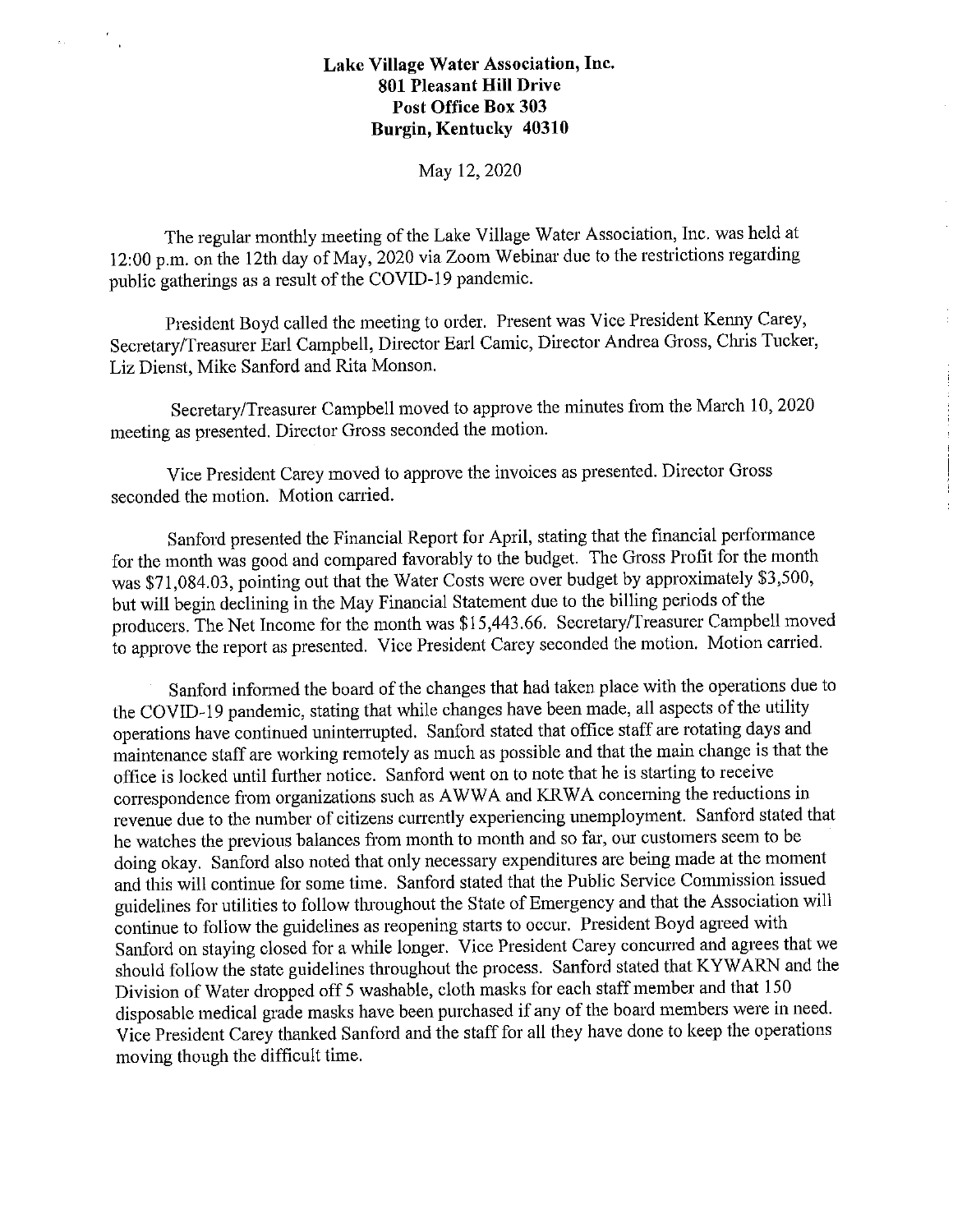$\mathbf{z}$  and  $\mathbf{z}$  and  $\mathbf{z}$ 

Sanford presented the Board with a notice from the City of Harrodsburg informing the Association that the Kentucky River Authority Tier 1 Withdrawal Fee will be increased by 2.9% from \$0.18169190 per 100 cubic feet to \$0.1869279 per 100 cubic feet. Sanford stated that the effective rate is June 1, 2020 and would increase the costs to the water purchased by approximately \$3,000 per year. Sanford recommended that the Board absorb the rate increase and not pass the increased costs along to the customer. Sanford went on to note that the proposed rate increase will offset the additional cost. All agreed with Sanford's recommendation. Secretary/Treasurer Campbell moved to not pass the rate increase along to the customers. Director Gross seconded the motion. Motion carried. Director Gross asked Sanford about the timing of the proposed rate increase for the project. Sanford stated that it will likely get delayed until the unemployment rate lowers and things get back to normal. Sanford went on to note that the Public Service Commission is likely not reviewing applications of this nature at the moment. All agreed that there will be a right time to implement the new rates and that we will wait and see what happens.

Sanford gave an update on the leak detection effort to reduce the amount of Non-Revenue Water within the operations, stating that the pandemic has slowed the effort slightly, but that staff were continuing the work at every opportunity. Sanford stated that KY33 was still running high but that the flow rate dropped significantly after finding a leak on the 8" main located on Gwinn Island Road. Based on the current flow rate, the volume of water purchased should drop significantly, as well as the water costs from the City of Danville. Sanford stated that once he and staff have completed the monthly report it will be sent out via email to the board. Secretary/Treasurer Campbell congratulated Sanford and staff for finding the leak.

Sanford stated that the board needs to hold a Special Called Membership Meeting for the project in order to adopt the required Loan Resolutions and other documents associated with securing the RD loan. Sanford presented the "Resolution Recommending Borrowing Funds, Pledging Assets and Setting Date for Membership Meeting" to the board. The Resolution states that the Board of Directors do recommend the borrowing of funds and will set a date for the required Membership Meeting. After much discussion on ways to conduct the meeting, whether through Zoom, in the parking lot, etc., Dienst recommended that Sanford contact RD and see what the agency's thoughts were on the meeting setting. All agreed that the opinion of RD would be good. Sanford went on to note that holding the meeting via Zoom gives as much, if not more opportunity to participate as coming to a board meeting at the office. Sanford went on to state that as much as we encourage participation in the meetings, the public doesn't participate very often. Director Gross noted that the Burgin School Board conducts the monthly meeting using Zoom and YouTube to encourage participation. Sanford stated that a late May or early June meeting would be ideal to prevent delays in the project. Sanford will work on setting the date after the opinion of RD is received.

Sanford stated that Coleman Clark will be starting work soon and will be working all summer leaning as much as he can about the Association and the water system operations. Clark is a senior at Boyle County High School. Sanford went on to note that as soon as things statt getting back to normal, an advertisement for the vacant maintenance position will be posted.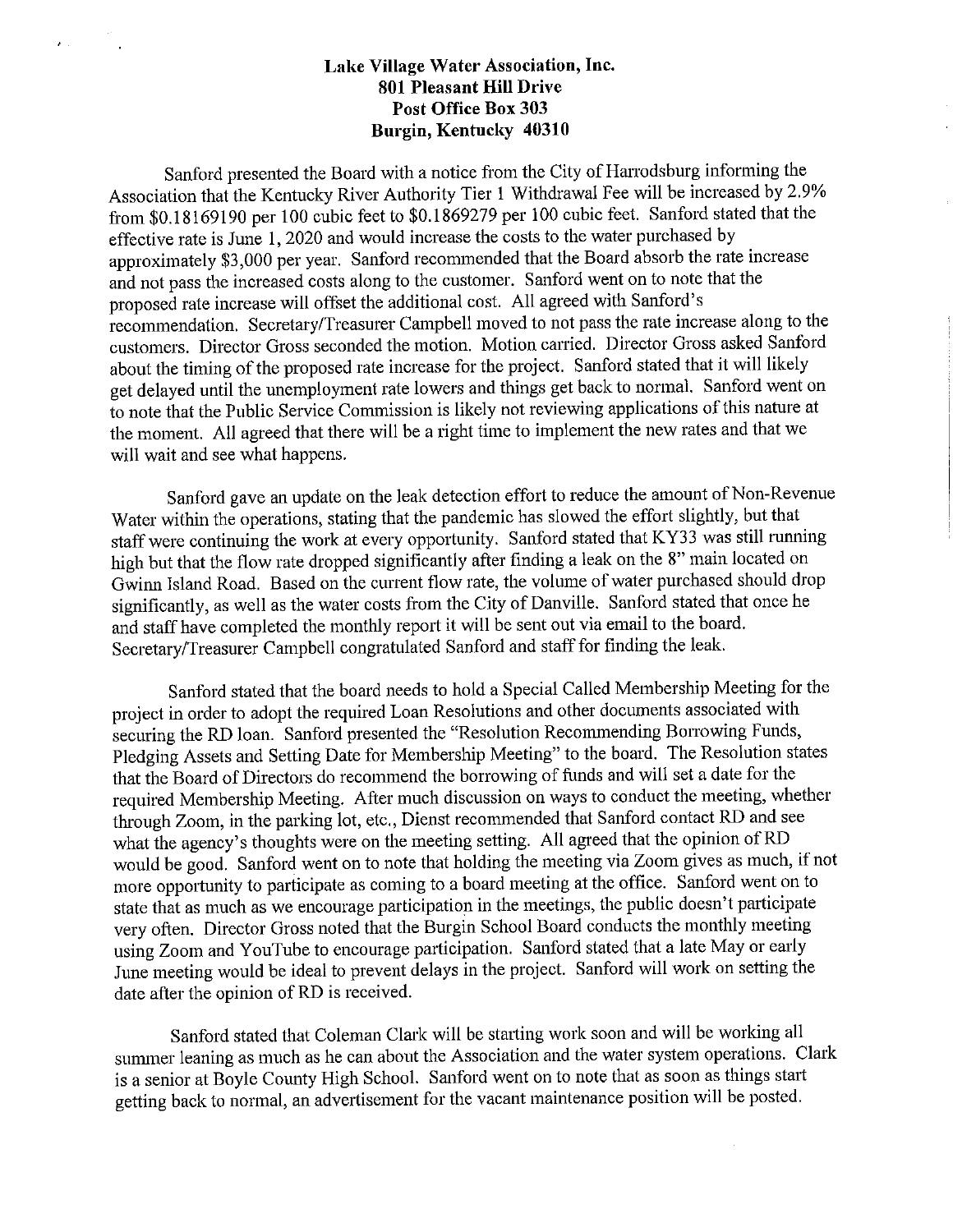Sanford stated that Jacob Newsome, who left the position in March had requested pay for an additional 5 working days, which is awarded to employees after one year of service. Sanford stated that Newsome was five days from being employed for one year and in addition only gave a 5 day notice that he was leaving the position. Sanford questioned whether the board would like to excuse the Employee Handbook policy regarding Paid Time Off in this instance. All agreed that adhering to the policy is the most appropriate action for Sanford in this instance.

Secretary/Treasurer Campbell moved to adjourn the meeting. Vice President Carey seconded the motion. Meeting adjourned.

ident Jim Boy

 $\mathbf{r}(\mathbf{x}) = \mathbf{r}(\mathbf{x})$ 

Secretary/Treasurer Earl Campbell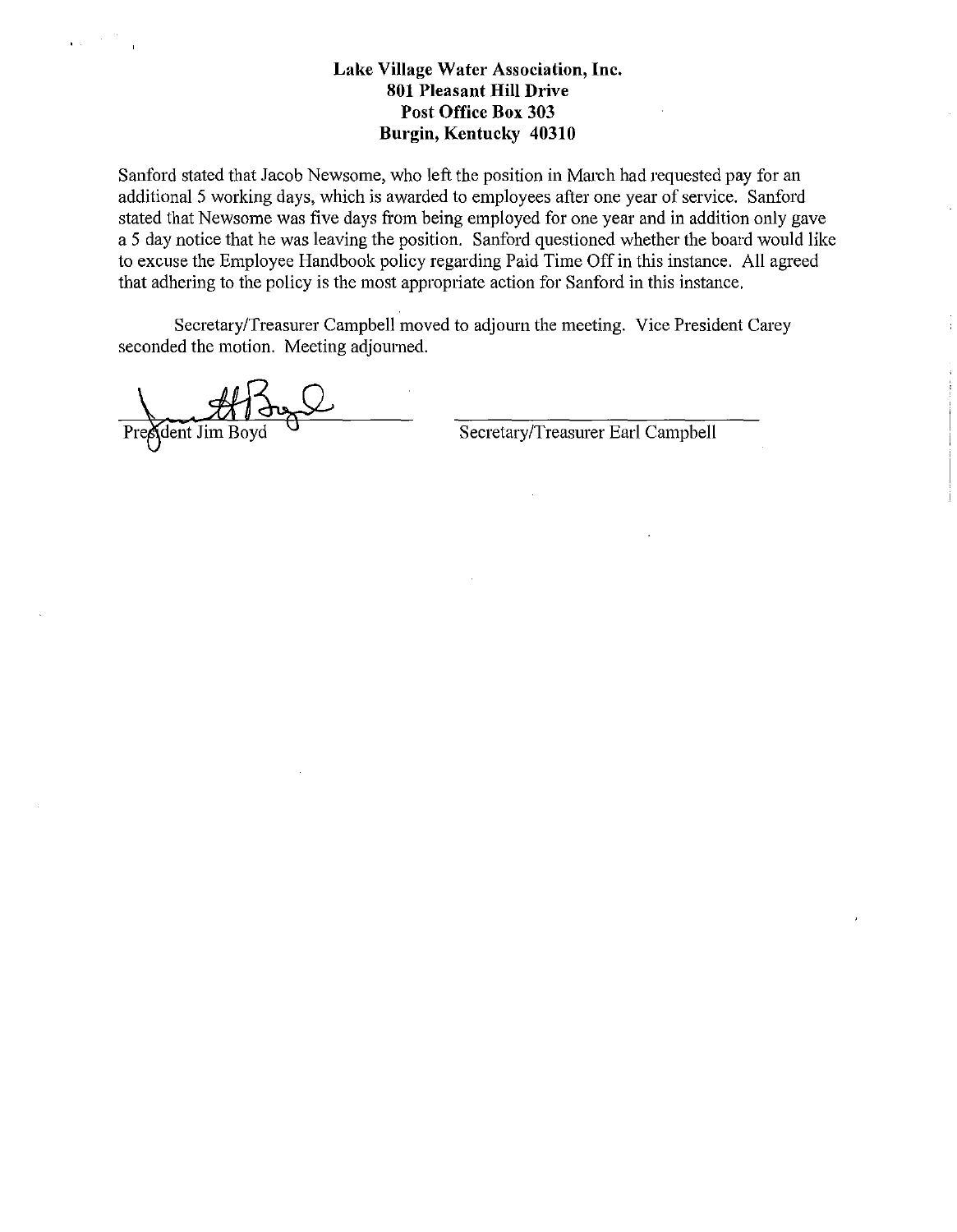#### MINUTES OF ANNUAL MEETING May 12, 2020

The annual meeting of the Lake Village Water Association, Inc. was called to order by President Jim Boyd at 12:00 p.m. on the 12<sup>th</sup> day of May, 2020 via Zoom Webinar due to the COVID-19 virus pandemic.

Attending the meeting were President Jim Boyd, Director Earl Camic, Vice President Kenny Carey, Secretary/Treasurer Earl Campbell, Director Andrea Gross, Chris Tucker, Liz Dienst, Mike Sanford and Rita Monson.

The first order of business was consideration of the minutes of the annual meeting of the membership on April 4, 2019. Secretary/Treasurer Campbell moved to approve the minutes with a second by Director Gross. Motion carried.

The next order of business was to announce the results of the Board of Director's election. The election results were reported by Attorney Chris Tucker. The election was held to select one (I) member to the Board of Directors of the Association for a full three year term. Attorney Tucker reported and certified that President Jim Boyd was elected to serve another three year term, reporting that 127 members voted and President Boyd received 127 votes. Certification of the results is attached.

Director Carey moved to adjourn the meeting. Director Camic seconded the motion. Meeting adjourned.

Jim Boyd, President Earl Campbell, Secretary/Treasurer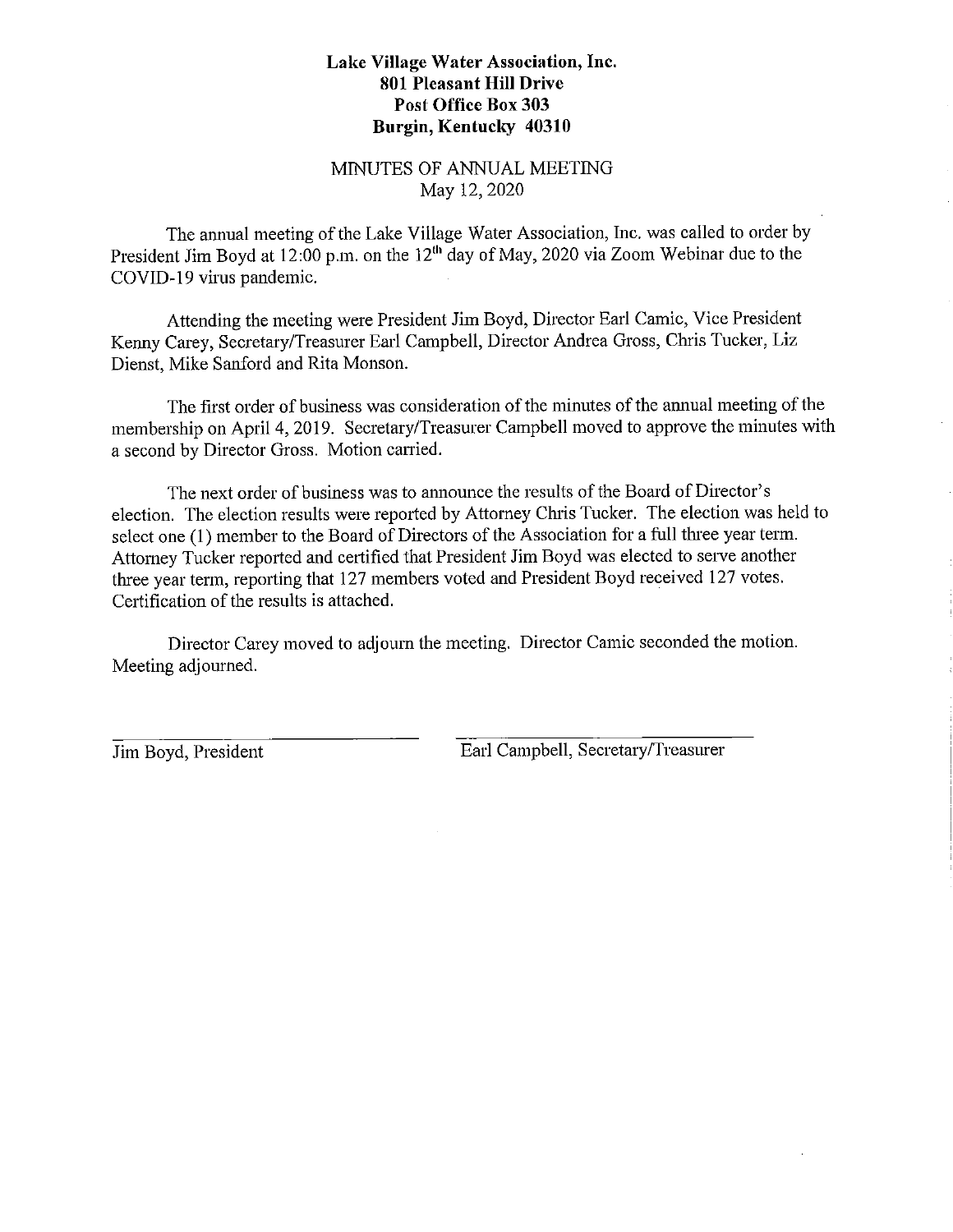#### June 9, 2020

The regular monthly meeting of the Lake Village Water Association, Inc. was held at 12:15 p.m. on the 9th day of June, 2020 via Zoom Webinar due to the restrictions regarding public gatherings as a result of the COVID-19 pandemic.

President Boyd called the meeting to order. Also present was Vice President Kenny Carey, Director Andrea Gross, Chris Tucker, Liz Dienst, Mike Sanford and Rita Monson.

Director Gross moved to approve the minutes from the May 12, 2020 meeting as presented. Vice President Carey seconded the motion.

Vice President Carey moved to approve the invoices as presented. Director Gross seconded the motion. Motion carried.

Sanford presented the Financial Report for May, stating that the financial performance for the month was good and compared favorably to the budget. The Gross Profit for the month was \$81,650.00, pointing out that the Water Costs were under budget by \$3,372.87. The Net Income for the month was \$39,039.88. Director Gross moved to approve the report as presented. Vice President Carey seconded the motion. Motion carried.

Sanford asked the board for opinions on the Healthy at Work requirements and reopening the office. After much discussion concerning the current work routines that have been implemented, noting that the operations of the Association haven't been negatively impacted, all agreed to keep the office door closed to the public as the gradual reopening begins throughout the state. Sanford noted that opening the office would require temperature checks, documentation for contact tracing and masks for any person entering the building. All agreed to discuss the reopening on a month to month basis.

Sanford asked if there were comments about the Non-Revenue Water information that was emailed prior to the meeting. Sanford stated that the Non-Revenue Water for the most recent billing period was 16 percent and that efforts are ongoing within the KY 33 hydraulic zone. All agreed that the work being done by staff was reduce the loss percentage was great and very beneficial.

Sanford stated that Coleman Clark is in his second week and is doing a great job helping in the field. Sanford went on to note that the deadline to apply for the position in Maintenance is June  $12<sup>th</sup>$ .

In an effort to plan, Dienst inquired whether the board would proceed into design on the next phase of improvements included in the PER once Contract 14 construction begins. Sanford stated that he will work with Dienst on the next steps in order for planning to take place.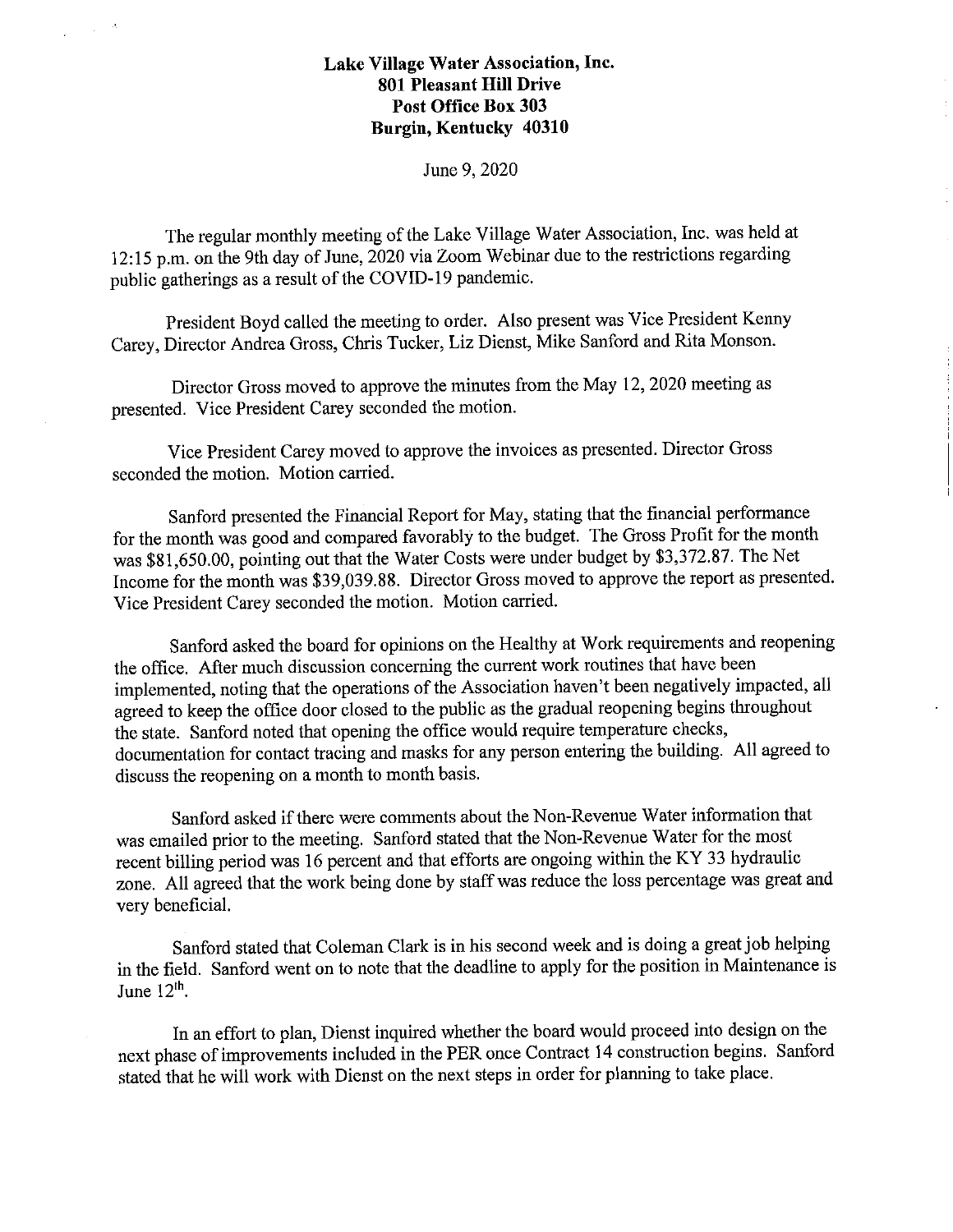Director Gross moved to adjourn the meeting. Vice President Carey seconded the motion. Meeting adjourned.

President Jim Boyd

 $\frac{1}{2} \frac{1}{2} \frac{1}{2} \frac{1}{2} \frac{1}{2} \frac{1}{2} \frac{1}{2}$ 

 $\bar{\bar{t}}$ 

Secretary/Treasurer Earl Campbell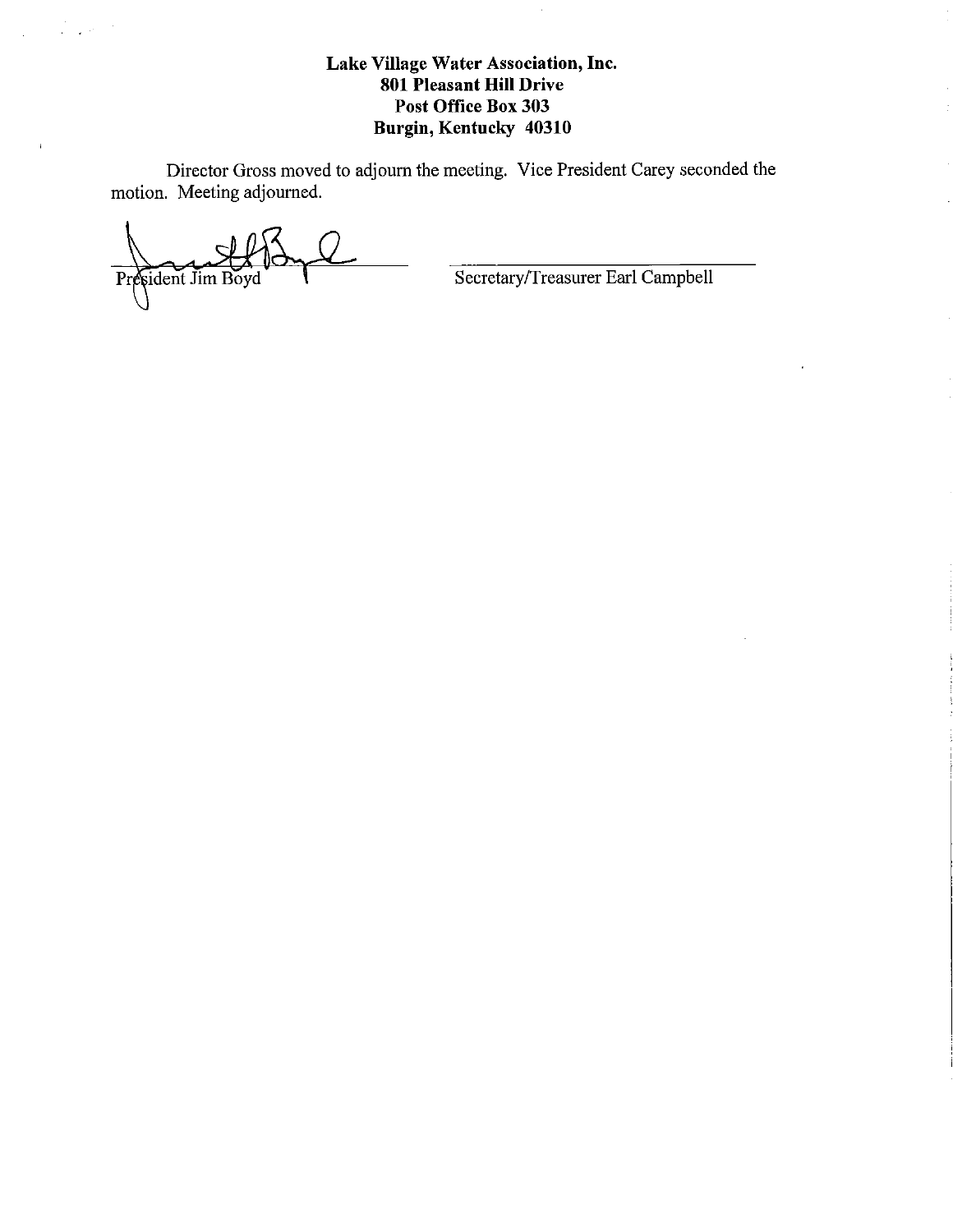#### June 9, 2020

A Special Called Membership Meeting of the Lake Village Water Association, Inc. was held at 12:00 p.m. on the 9th day of June, 2020 via Zoom Webinar. The meeting was held via Zoom due to the restrictions regarding public gatherings as a result of the COVID-19 pandemic.

The purpose of the meeting is to discuss the proposed Contract 14 Water Distribution System Improvement Project and to adopt a loan resolution authorizing the borrowing of funds and pledging of assets to construct the project. Sanford stated that the project will replace 40,660 LF of 8-inch, 1,309 LF of 6-inch, 6,160 LF of 4-inch and 7,228 LF of 3-inch PVC and 223 LF of 8-inch and 228 LF of 4-inch HDPE water line. The project will be funded by a USDA, Rural Development loan in the amount of \$2,089,290, financed for 40 years with a 2.375% interest rate.

Sanford presented the Resolution of Members or Stockholders for consideration and execution by the board. The resolution states that the Association would like to obtain a loan in the amount of\$2,089,290 to construct the project, pledge all assets and also certifies that there are 2,537 members of the Association as of the date of execution, of which three were present and voting. Vice President Carey moved to authorize execution of the resolution. Director Gross seconded the motion. Motion carried.

Sanford presented the Loan Resolution Security Agreement for consideration and execution by the board. The three board members present voted to approve and execute the agreement, there were no votes against the execution of the agreement and there were two board members absent from meeting, as indicated in the document. Vice President Carey moved to approve the agreement as presented and authorize execution of the agreement. Director Gross seconded the motion. Motion carried.

Sanford presented the following documents for consideration and execution and upon review of the documents President Boyd moved to approve and execute each document. Director Gross seconded the motion. Motion carried.

> -Application Certification Federal Collection Policies for Consumer or Commercial Debts -Resolution Adopting Enviromnental Mitigation Measures -Assurance Regarding Felony Conviction Form AD-3030 -Equal Opportunity Agreement

Vice President Carey moved to adjourn the meeting. Director Gross seconded the motion. Meeting adjourned.

Physident Jim Boyd **Paris Composed Secretary/Treasurer Earl Campbell**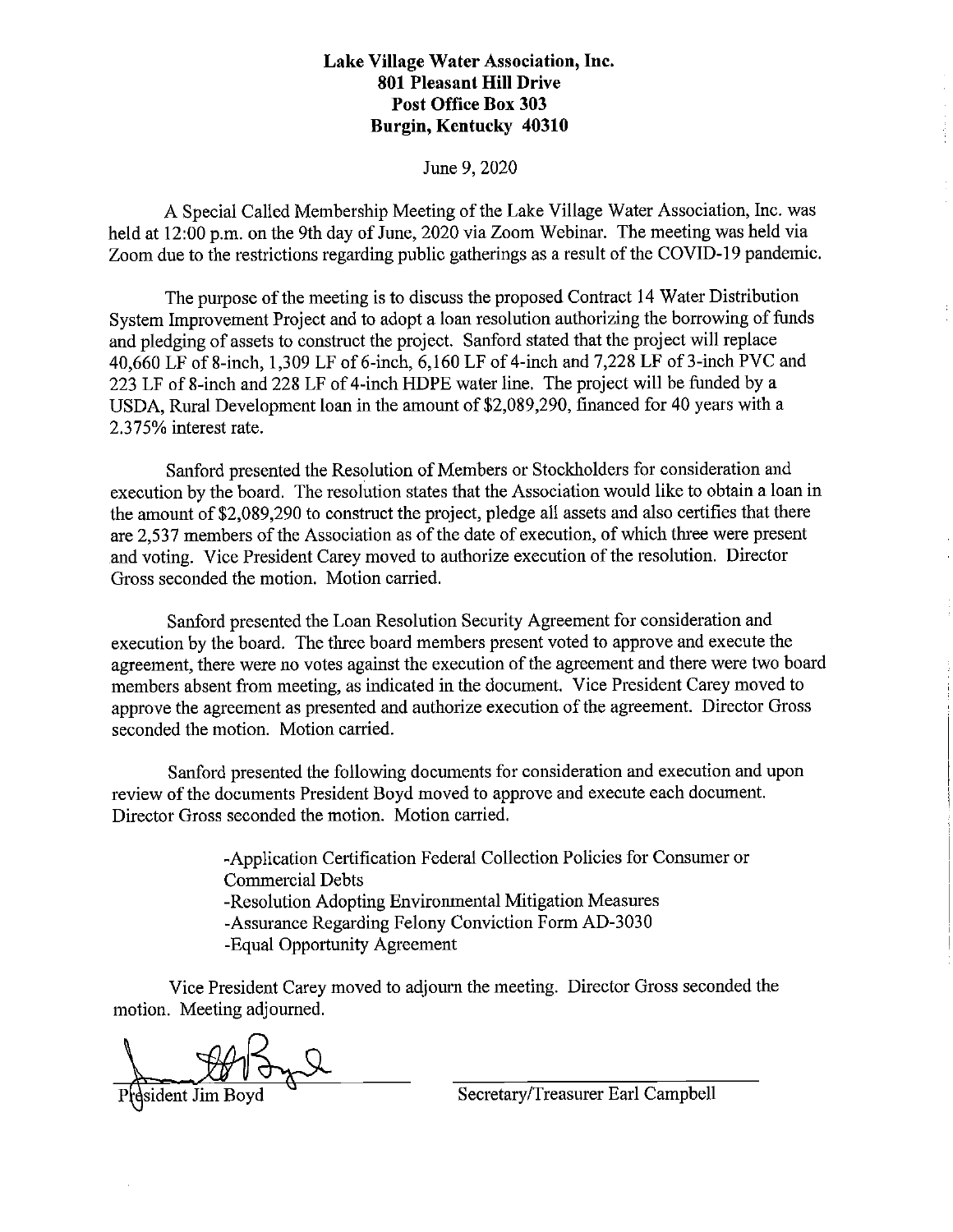$\chi^2 \to \chi^2$ 

July 14, 2020

The regular monthly meeting of the Lake Village Water Association, Inc. was held at 12:00 p.m. on the 14th day of July 2020 via Zoom Webinar due to the restrictions regarding public gatherings as a result of the COVID-19 pandemic.

President Boyd called the meeting to order. Also present was Vice President Kenny Carey, Director Andrea Gross, Chris Tucker, Liz Dienst, Mike Sanford and Rita Monson.

President Boyd declared two Director positions vacant due to the passing of Secretary/Treasurer Earl Campbell and Director Earl Camic. President Boyd asked the group for recommendations to be discussed at the August board meeting.

Vice President Carey moved to nominate Director Gross to the Secretary/Treasurer position. Director Gross agreed to serve as an officer. President Boyd seconded the motion. Motion carried. Sanford noted that Director Gross will need to be added to the bank accounts at Farmers National Bank. Sanford stated that he will prepare the proper documents to remove Secretary/Treasurer Campbell from the accounts and add Director Gross.

Director Gross moved to approve the minutes from the June 9, 2020 meeting as presented. Vice President Carey seconded the motion.

Vice President Carey moved to approve the invoices as presented. Director Gross seconded the motion. Motion carried.

Sanford presented the Financial Report for June, stating that the financial performance for the month was good and compared favorably to the budget. The Gross Profit for the month was \$85,991.85, pointing out that the Water Costs were under budget by \$1,184.26. The Net Income for the month was \$20,027.84. Dienst asked about outstanding Contract 14 invoices. Sanford stated that he is trying to get them paid and that payment in full is a priority. Sanford stated that he hoped to pay in full in a couple of months. President Boyd asked if there was an update to the rate increase. Sanford stated that the increase will not go into effect until the construction application has been approved by the Public Service Commission. Sanford went on to note that there are not many applications going to the Commission for construction approval and rate increases. Sanford noted that the board's position thus far has been to wait and see what happens with the pandemic and the economy. Sanford stated that he will reach out to RD and PSC for comment. Director Gross moved to approve the report as presented. Vice President Carey seconded the motion. Motion carried.

Sanford asked the board for opinions on the Healthy at Work requirements and reopening the office. All agreed to keep the office closed at this time and continue operating as we have been since March. All agreed to discuss the reopening on a month to month basis.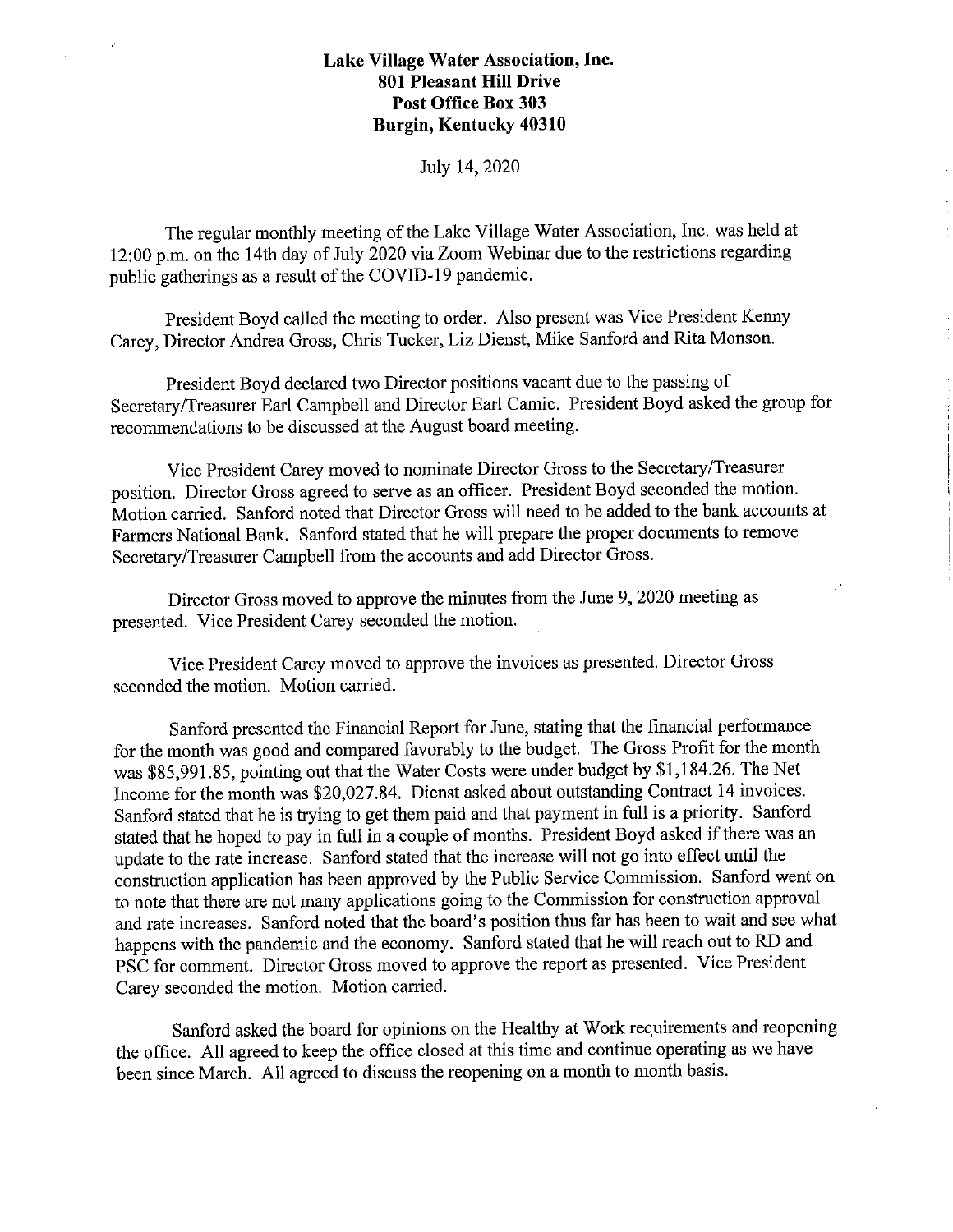Sanford stated that the Non-Revenue Water percentage for the most recent billing period was 17% and that the Association purchased 15,655,058 gallons, selling 12,547,600 gallons. President Boyd asked if the percentage took into consideration flushing and known leaks. Sanford confirmed that the Non-Revenue Water percentage did not include the leak figures, but leak figures are kept separately. Sanford stated that beginning in July, the leak information for the billing usage period will also be included on the report. President Boyd stated that he liked having the unaccounted water volume as well.

Sanford stated that due to the COVID-19 pandemic, the Contract 14 Project is slightly delayed and that the KR WFC loan payoff date needs to be extended. Sanford noted that Kristen Milliard who works to administer the program recommended that we go out further than we think we will need and include a clause that states that the loan can be paid in full early without penalty. Sanford stated that Milliard suggested 12 months and that he agreed. All agreed to follow the recommendation of KRWFC on the extension.

Tucker reported to the board that the Water Purchase Contract with the City of Danville had to be extended to 2061 due to the forty-year RD loan term. Tucker noted that the contract amendment was approved by the Danville City Commission on June 8, 2020. Tucker also noted that all of the deeds for the Contract 14 easement shave been obtained and that the documents will be prepared in the coming weeks.

Vice President Carey moved to adjourn the meeting. Secretary/Treasurer Gross seconded the motion. Meeting adjourned.

Sident Jim Boy

l,

Secretary/Treasurer Andrea Gross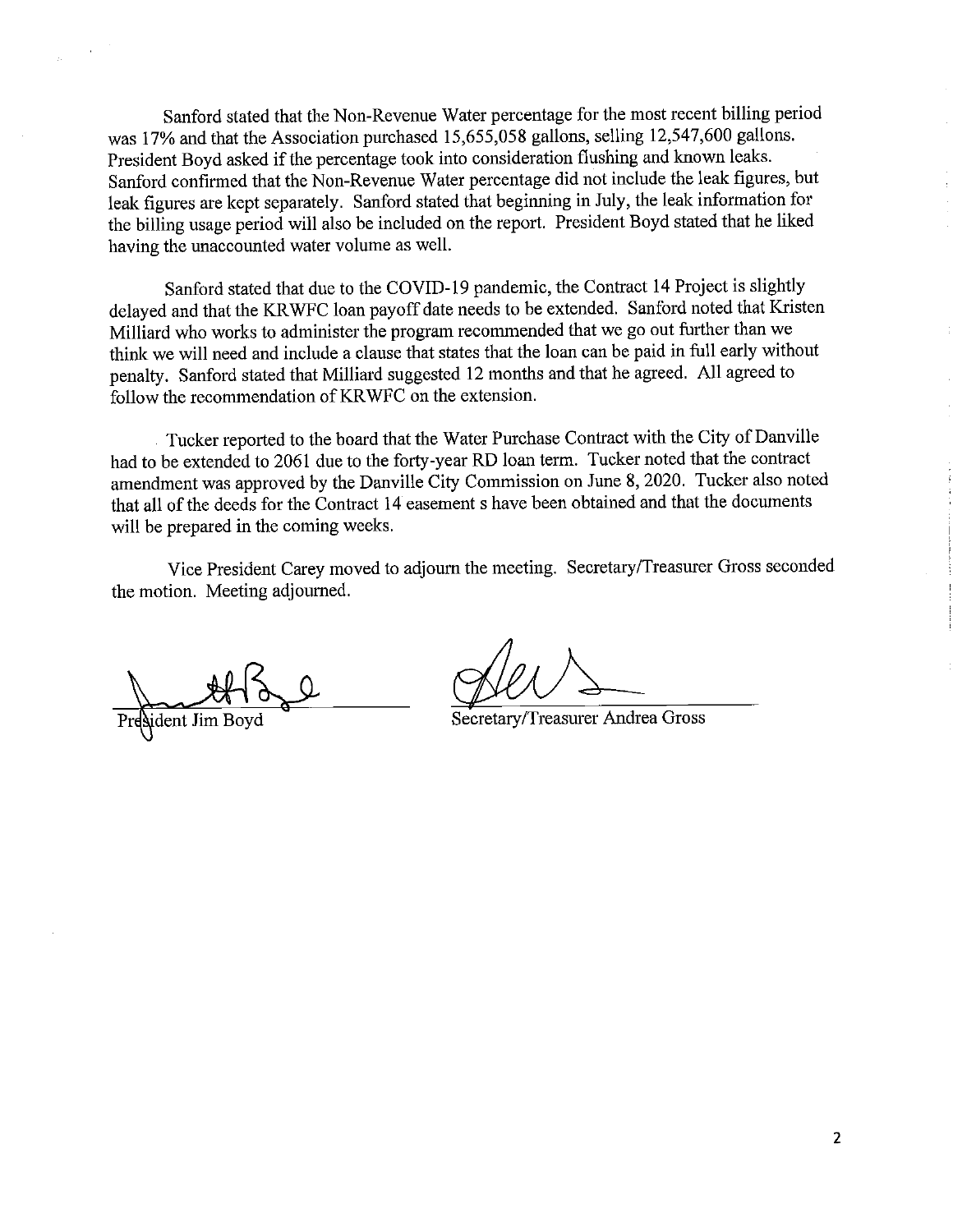#### July 30, 2020

A Special Called Meeting of the Lake Village Water Association, Inc. was held at 11 :00 a.m. ou the 30th day of July 2020 via Zoom Webinar, The meeting was held via Zoom due to the restrictions regarding public gatherings as a result of the COVID-19 pandemic,

The purpose of the meeting is to authorize the following resolution and authorize execution of the Assistance Agreement with the Kentucky Rural Water Finance Corporation:

#### **RESOLUTION OF THE LAKE VILLAGE WATER ASSOCIATION, INC. APPROVING AND AUTHORIZING AN ASSISTANCE AGREEMENT WITH THE KENTUCKY RURAL WATER FINANCE CORPORATION FOR THE PURPOSE OF REFINANCING AND CURRENTLY REFUNDING CERTAIN OBLIGATIONS OF THE ASSOCIATION**

Vice President Carey moved to pass the resolution as presented by Sanford. Secretary/Treasurer Gross seconded the motion. Motion carried. A copy of the resolution is attached.

Secretary/Treasurer Gross moved to approve the Assistance Agreement with the KRWFC and to authorize execution of the agreement. Vice President Carey seconded the motion. Motion carried

Secretary/Treasurer Gross moved to adjourn the meeting. Vice President Carey seconded the motion. Meeting adjourned. ourn the meeting. Vice President Carey<br>experiency/Treasurer Andrea Gross

ident Jim Bov

Secretary/Treasurer Andrea Gross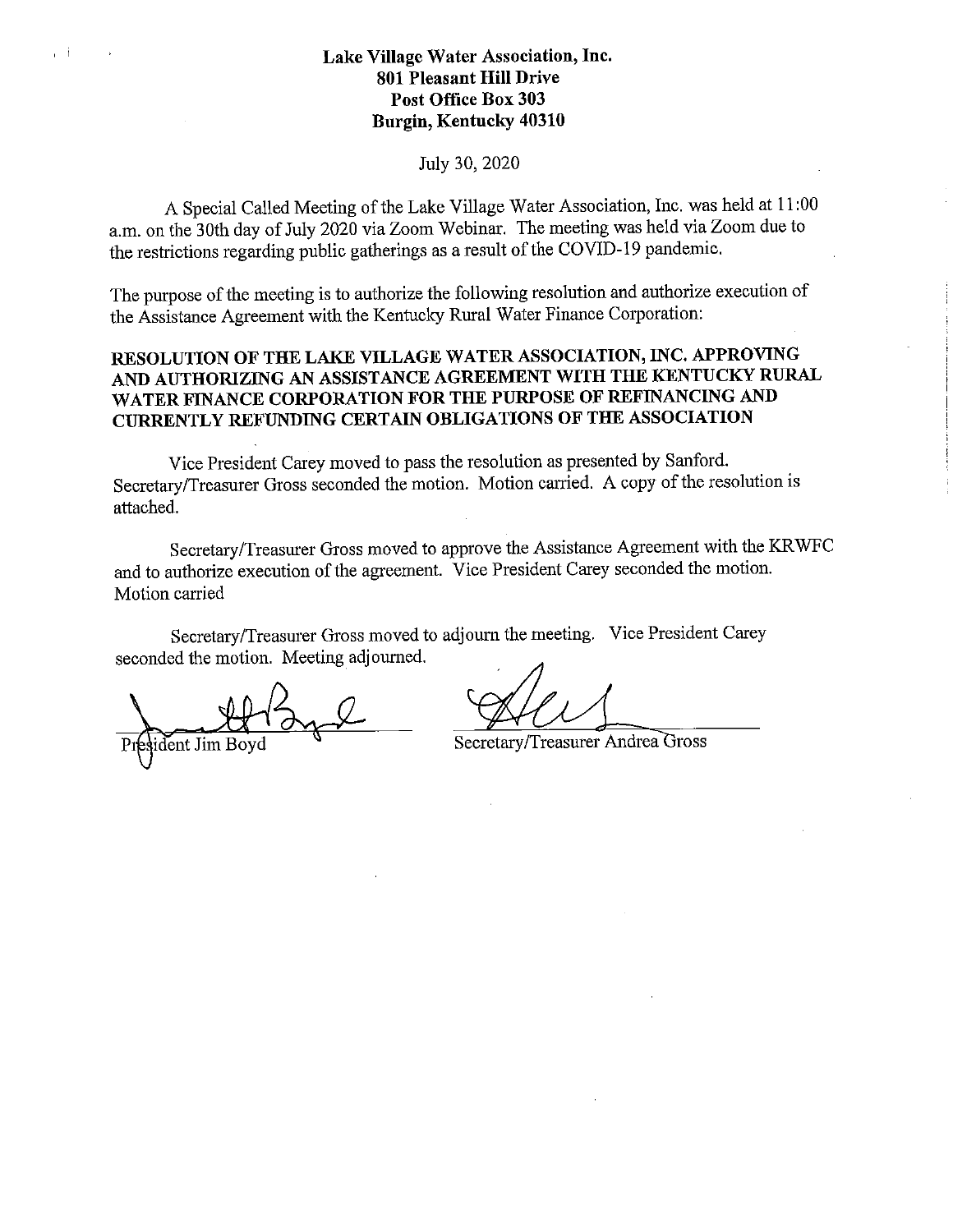#### **RESOLUTION**

**RESOLUTION OF THE LAKE VILLAGE WATER ASSOCIATION, INC. APPROVING AND AUTHORIZING AN ASSISTANCE AGREEMENT WITH THE KENTUCKY RURAL WATER FINANCE CORPORATION FOR THE PURPOSE OF REFINANCING AND CURRENTLY CERTAIN OBLIGATIONS OF THE ASSOCIATION** 

**WHEREAS,** the Board of Directors ("Governing Authority") of the Lake Village Water Association, Inc. (the "Association") has previously determined that it is in the public interest to refinance and currently refund the following loan in anticipation of the issuance of long-term bonds:

Loan in the amount of \$101,000, dated October 11, 2018, maturing August 1, 2020, to the Lake Village Water Association, Inc. from the Kentucky Rural Water Finance Corporation Flexible Term Finance Program (the "Refunded Loan").

**WHEREAS,** the proceeds of the Refunded Loan were used to make improvements and extensions to the Association's water system (the "System");

**WHEREAS,** the Association desires the Kentucky Rural Water Finance Corporation (the "Corporation") to act as its agency and instrumentality for the purpose of providing monies to finance the cost to refinance and currently refund the outstanding Refunded Loan and has made an application to the Corporation therefore; and

**WHEREAS,** in order to obtain such monies, the Association is required to enter into an Assistance Agreement with the Corporation;

**NOW, THEREFORE, BE IT RESOLVED** by the Governing Authority of the Lake Village Water Association, Inc., as follows:

**1. Authorization of Assistance Agreement and the Loan Thereunder.** To pay the costs, not otherwise provided, to refinance and currently refund the Refunded Loan, the Association hereby authorizes and approves the issuance of its loan pursuant to the Assistance Agreement in the maximum principal amount of \$104,000 (subject to adjustment plus or minus ten percent (10%)[the "Loan"], which amount as adjusted shall be the maximum principal amount of such Loan to be outstanding at any one time under the Assistance Agreement, issued as a fully registered Loan, in said maturities and terms as more fully provided for in the Assistance Agreement. The Loan shall bear interest at such rates and shall be payable in such amounts and at such times as specified in the Assistance Agreement, all as agreed upon by the Association and the Corporation.

**2. Approval and Authorization of Execution of Assistance Agreement.** The Assistance Agreement by and between the Association and the Corporation in such form as may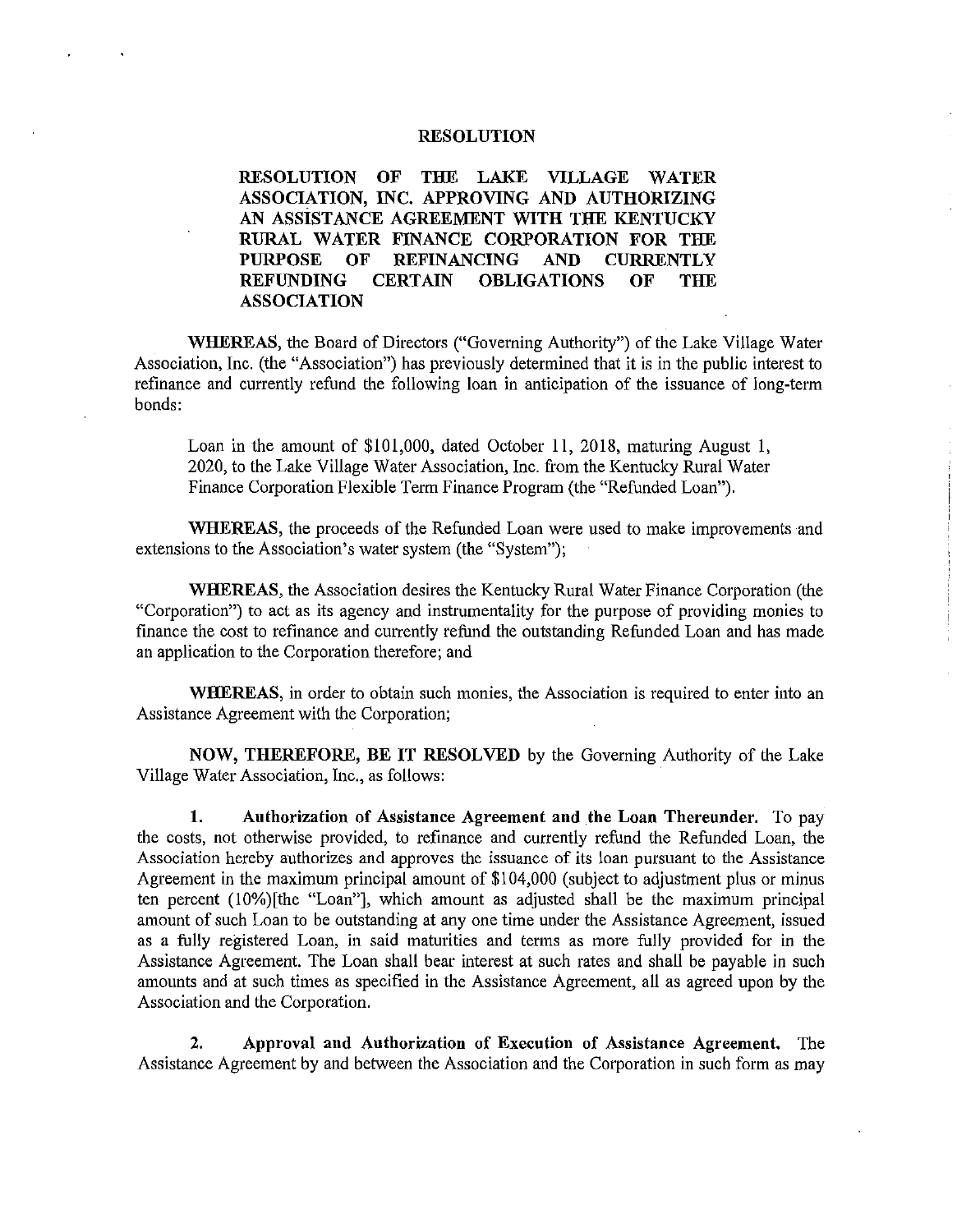be approved by the President, is hereby approved, subject to such minor changes, changes of dates, insertions or omissions as may be approved by the President, such approval to be conclusively evidenced by the execution of said Assistance Agreement, in order to effectuate the purposes of this Resolution; and the President, or any other officer of the Association, is hereby authorized to execute and acknowledge same for and on behalf of the Association; and the Secretary is authorized to attest same. The Assistance Agreement is hereby ordered to be filed in the office of the Secretary with this Resolution in the official records of the Association.

**3. Disbursement of Proceeds of Loan.** The Association's officers, employees and agents are authorized to carry out the procedures specified in the Assistance Agreement for the financing of the refunding of the Refunded Loan and for the payment from time to time of the costs and related expenses associated therewith.

**4. Revenues of the System.** The revenues of the Association's System are determined to be sufficient to pay the principal of and interest on the Loan, as the same become due and payable; and said revenues, pursuant to the terms of the Assistance Agreement, are hereby pledged to secure all such payments, and in addition, for such other purposes as are more fully specified in the Assistance Agreement.

**5. President and Other Association Officials to Take Any Other Necessary Action.** Pursuant to the Constitution and Laws of the Commonwealth of Kentucky, the President, the Treasurer, the Secretary and all other appropriate officials of the Association are hereby authorized and directed to file any and all applications necessary to obtain approval of the issuance of the Loan from the Kentucky Public Service Commission, if necessary, and to take any and all further action and to execute and deliver all other documents as may be reasonably. necessary to effect the issuance and delivery of the Loan and the Assistance Agreement.

**6. Severability Clause.** If any section, paragraph, clause or provision of this Resolution shall be ruled by any court of competent jurisdiction to be invalid, the invalidity of such section, paragraph, clause or provision shall not affect any of the remaining provisions hereof.

7. **Captions of Clauses.** The captions of this Resolution are for convenience only and are not to be construed as part of this Resolution nor as defining or limiting in any way the scope or intent of the provisions hereof.

**8. Provisions in Conflict Repealed.** All resolutions and orders, or parts thereof, in conflict with the provisions of this Resolution, are, to the extent of such conflict, hereby repealed.

**9. Effective Date of Resolution.** This Resolution shall take effect from and after its adoption and approval.

*[Signature Page Follows]*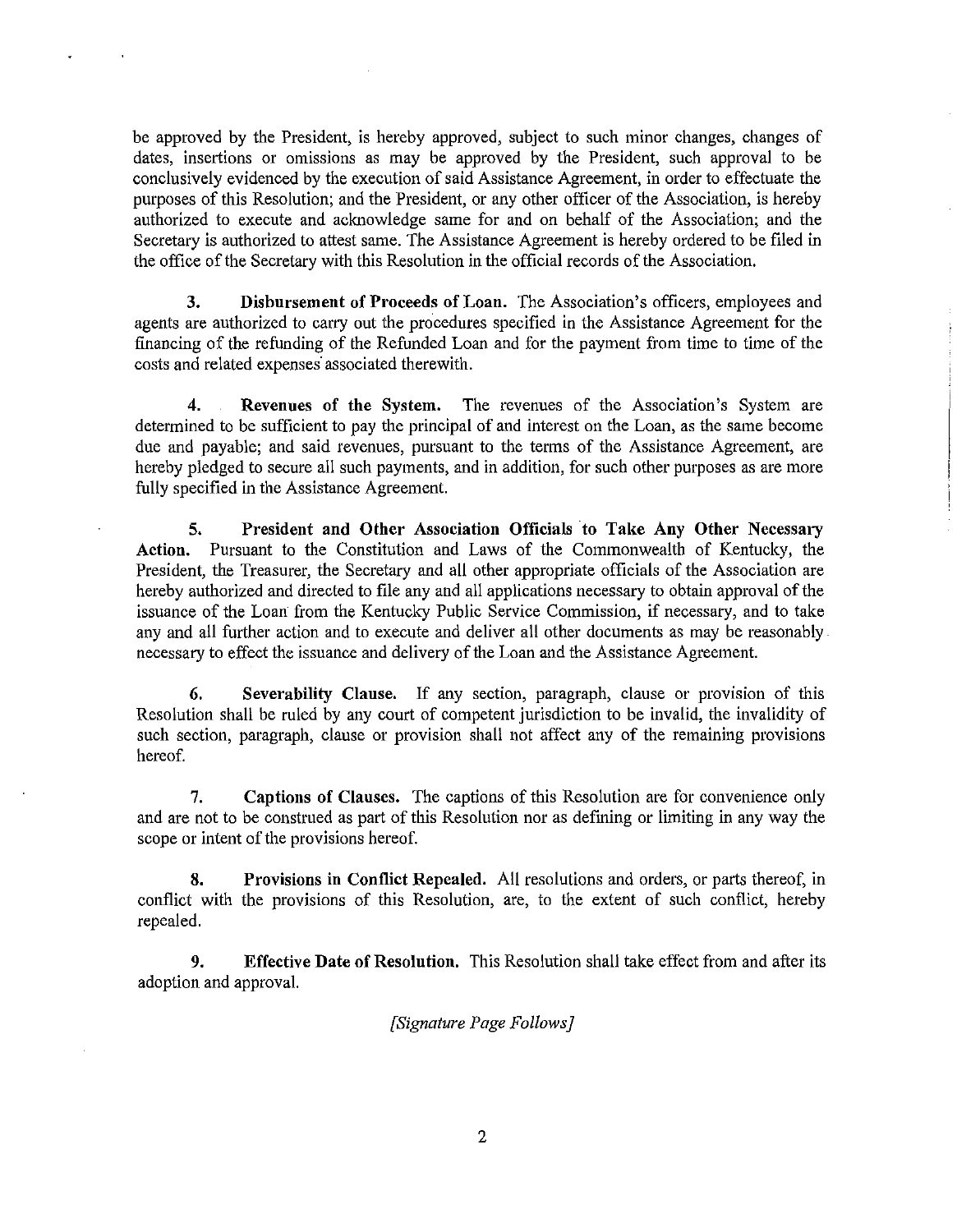Adopted on July 30, 2020.

LAKE VILLAGE WATER ASSOCIATION, INC.

 $By$  and  $\frac{1}{2}$  and  $\frac{1}{2}$  and  $\frac{1}{2}$  and  $\frac{1}{2}$  and  $\frac{1}{2}$  and  $\frac{1}{2}$  and  $\frac{1}{2}$  and  $\frac{1}{2}$  and  $\frac{1}{2}$  and  $\frac{1}{2}$  and  $\frac{1}{2}$  and  $\frac{1}{2}$  and  $\frac{1}{2}$  and  $\frac{1}{2}$  and  $\frac{1}{2}$  and  $\frac$ 

President

Attest:

 $\mathbf{B}$ y

Secretary

#### **CERTIFICATE**

I, the undersigned, hereby certify that I am the duly qualified and acting Secretary of the Lake Village Water Association, Inc.; that the foregoing is a full, true and correct copy of a Resolution adopted by the Governing Authority of the Lake Village Water Association, Inc. at a meeting duly held on July 30, 2020; that said official action appears as a matter of public record in the official records or Journal of the Governing Authority; that said meeting was held in accordance with all applicable requirements of Kentucky law, including KRS 61.810, 61.815, 61.820 and 61.823; that a quorum was present at said meeting; that said official action has not been modified, amended, revoked or repealed and is now in full force and effect.

IN TESTIMONY WHEREOF, witness my signature this July 30, 2020.

Secretary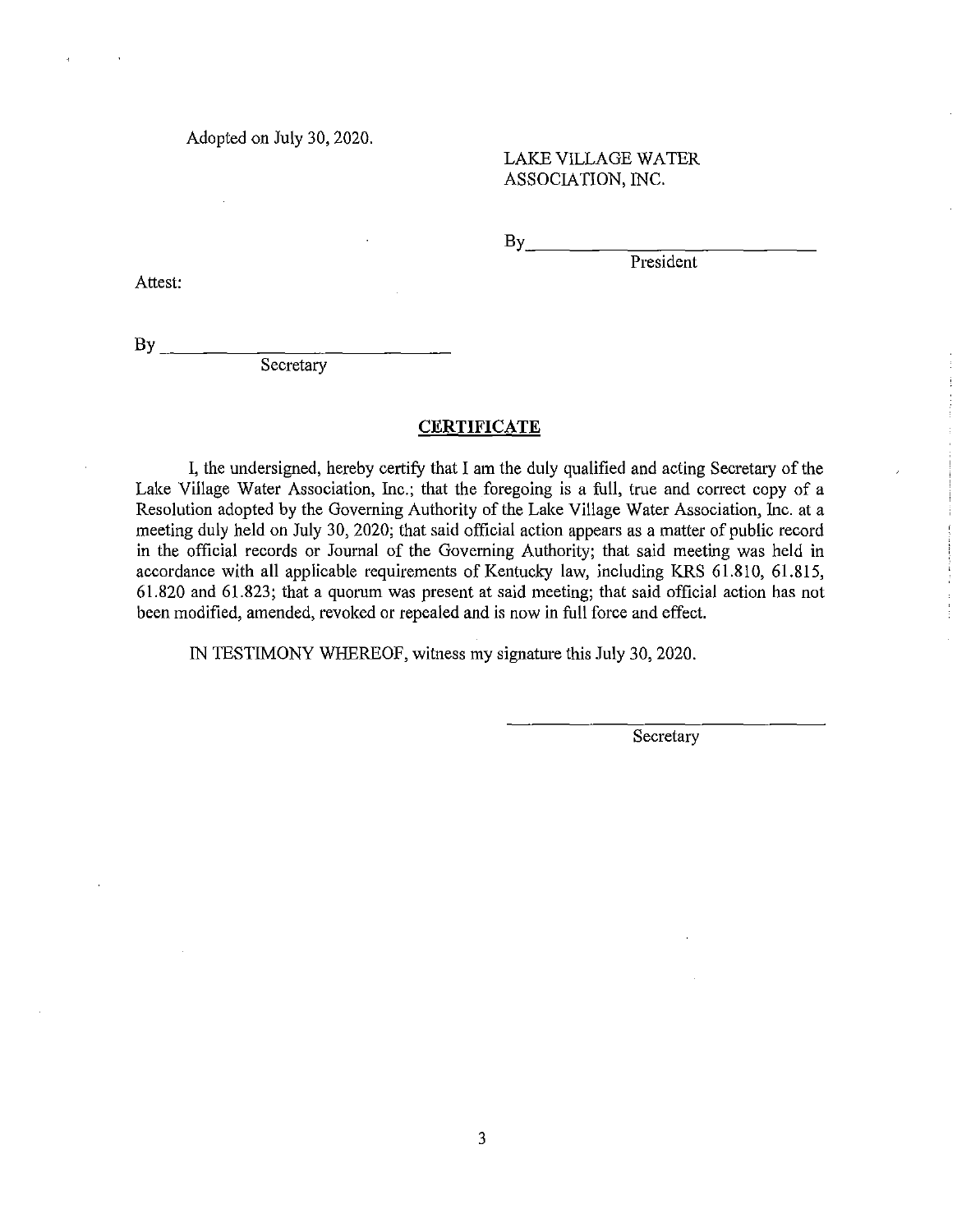August 11, 2020

The regular monthly meeting of the Lake Village Water Association, Inc. was held at 12 :00 p.m. on the 11th day of August 2020 via Zoom Webinar due to the restrictions regarding public gatherings as a result of the COVID-19 pandemic.

President Boyd called the meeting to order. Also present was Vice President Kenny Carey, Director Andrea Gross, Chris Tucker, Liz Dienst, Mike Sanford, Rita Monson, Craig Butler and Chad Robinson.

Butler presented the financial audit for 2019, stating that the financial performance of the Association improved from the previous year and that the operations yielded a positive net income for 2019. Butler noted that the records were organized, well-kept and that the information was provided in a timely manner and as always, the Association staff were great to work with.

Vice President Carey moved to approve the minutes from the July 14, 2020 meeting as presented. Secretary/Treasurer Gross seconded the motion.

Secretary/Treasurer Gross moved to approve the invoices as presented. Vice President Carey seconded the motion. Motion carried.

Sanford presented the Financial Report for July, stating that the financial performance for the month was good and compared favorably to the budget. The Gross Profit for the month was \$105,638.95, pointing out that the Water Costs were under budget by \$3,463.78. The Net Income for the month was a loss of \$14,099.18 due annual debt service payments. Sanford concluded by stating that the Association's Net Income for the year compared favorably to the budget. Secretary/Treasurer Gross moved to approve the report as presented. Vice President Carey seconded the motion. Motion carried.

Sanford stated that the Non-Revenue Water percentage for the most recent billing period was 11% and that the Association purchased 17,699,721 gallons, selling 15,513,700 gallons. Sanford went to note that approximately 1,400,000 can be accounted for through known leak repairs and flushing, leaving approximately 3% that cannot be accounted for. Sanford stated that the usage figures are fantastic and commended the staff for the hard work being done to manage the water system.

Sanford stated that the office is still closed due to the pandemic and will remain closed at this time. Sanford questioned the board about whether their positions had changed. All agreed to keep the office locked and continue to operate as we have been.

*)*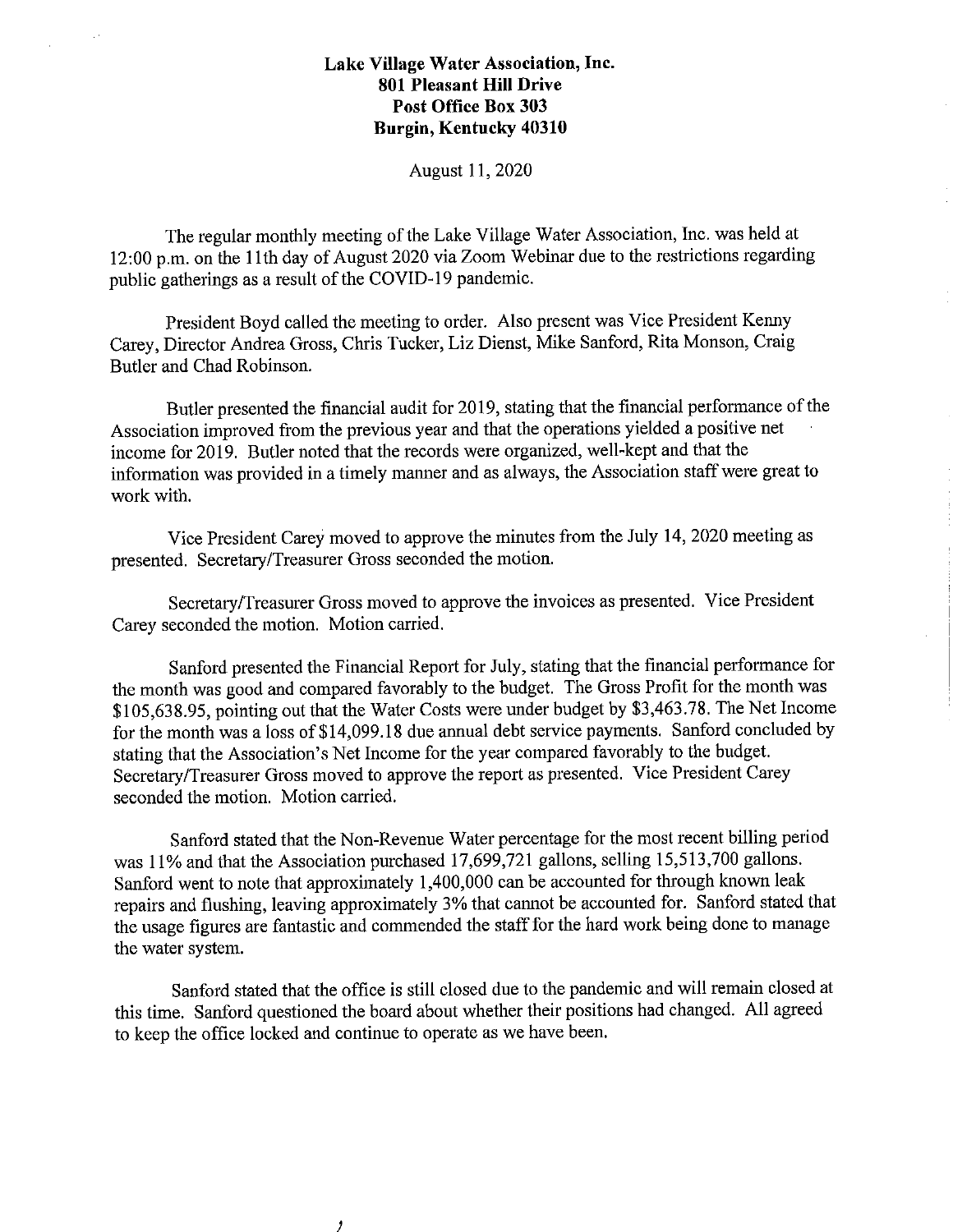Sanford stated that the visit with Congressman Guthrie and staff went well and it was great to discuss the Association and the Contract 14 Project with the group. Tucker stated that he has been able to acquire the necessary deeds to begin drafting the easements for the project. Sanford presented a proposed schedule that he and Dienst prepared, which placed the new rates in place and construction commencing at or around January 1, 2021 pending PSC approval. Sanford went on to note that any delay in the schedule will just push the schedule out. Sanford reiterated that everyone is conscious of the timing of the rate increase due to the pandemic. Dienst stated that RD will likely not approve the commencement of construction without the rates in place. Sanford concurred. President Boyd recommended approving the schedule as presented by Sanford and to also allow Sanford to make any adjustments necessary to accommodate the project. Vice President Carey moved to approve the schedule as presented. Secretary/Treasurer Gross asked if we could revisit the schedule if something came up in regard to the pandemic. Dienst stated that the bids can be held a maximum of 85 days. Secretary/Treasurer Gross stated that if everyone else is good with the schedule, she is as well and seconded the motion. Motion carried. Sanford clarified that the motion is not a motion to bid and simply gives the project and the team direction. Sanford stated that he will provide the schedule and proposed rates to the board members via email after the meeting.

Sanford informed the board that the City of Harrodsburg has filed an application with the Public Service Commission to raise the wholesale purchase rate by 2.3 % due to the cost of living. Sanford stated that the impact to the Association is approximately \$3,600 annually. Sanford went to note that he was unable to locate the application on the PSC docket but would confirm that the application was submitted. Sanford reminded the group that the city raised rates last fall by 20%.

Vice President Carey moved to enter into executive session to discuss the vacant Director positions on the board. Secretary/Treasurer Gross seconded the motion. Motion carried.

The board returned to regular session at 2:50 pm and no action was taken.

Vice President Carey moved to adjourn the meeting. President Boyd seconded the motion. Meeting adjourned.

dent Jim Boyd

 $Q$ 

Secretary/Treasurer Andrea Gross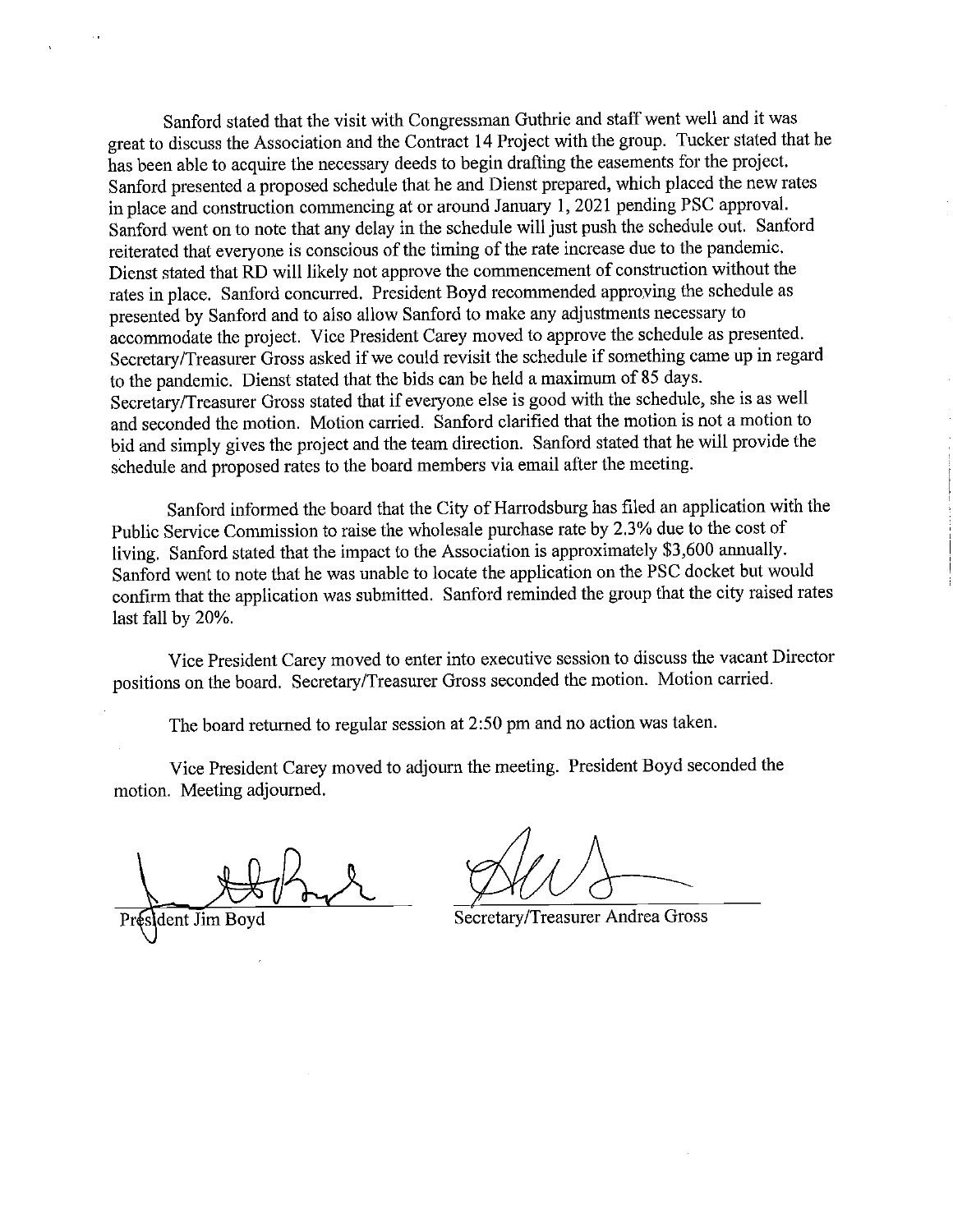$\sigma_{\rm{max}}$ 

The regular monthly meeting of the Lake Village Water Association, Inc. was held at 12:00 p.m. on the 8th day of September 2020.

President Boyd called the meeting to order. Also present was Vice President Kenny Carey, Secretary/Treasurer Andrea Gross, Attorney Chris Tucker, Mike Sanford and Rita Monson.

Vice President Carey moved to approve the minutes from the August 11, 2020 meeting as presented. Secretary/Treasurer Gross seconded the motion.

Secretary/Treasurer Gross moved to approve the invoices as presented. Vice President Carey seconded the motion. Motion carried.

Sanford presented the Financial Report for August, stating that the financial performance for the month was good and compared favorably to the budget. The Gross Profit for the month was \$96,484.30, pointing out that the Water Costs were under budget by \$5,640.23. The Net Income for the month was \$51,037.84. Sanford concluded by stating that the Association's Net Income for the year was approximately \$33,000 ahead of the year to date budget. Secretary/Treasurer Gross moved to approve the report as presented. Vice President Carey seconded the motion. Motion carried.

Sanford stated that the Non-Revenue Water percentage for the most recent billing period was 16% and that the Association purchased 16,630,187 gallons, selling 13,749.500 gallons. Sanford went on to note that approximately 1,598,000 can be accounted for through known leak repairs and flushing, leaving approximately 6% that cannot be accounted for. Sanford stated that the usage figures are good and commended the staff for the hard work being done to maintain the water system.

Sanford stated that the board needed to make a contribution to the employee SEP account for 2019. Sanford stated that for 2018, the contribution to his account was not made due to cash flow issues, but fortunately he was able to make the contribution for the other staff. All agreed that Sanford's contribution should be made up somehow. Sanford stated that he will check into how the excess contribution will affect his taxes since the contribution limit would be exceeded. Sanford stated that he will check into it and report back to the board. Sanford presented the contribution amounts ranging from 4% to 10% of the total salaries for 2019. Sanford stated that 4.5% was budgeted in 2019. President Boyd stated that it has always been the board's goal to contribute as much as possible to employee retirement and that in most instances the Association has been able to contribute 10% of the employee's total salary. Sanford noted that the total contribution for 2018 was \$30,000. Vice President Carey moved to contribute 10% of the 2019 salary for each employee, totaling \$33,440.27. Secretary/Treasurer Gross seconded the motion. Motion carried.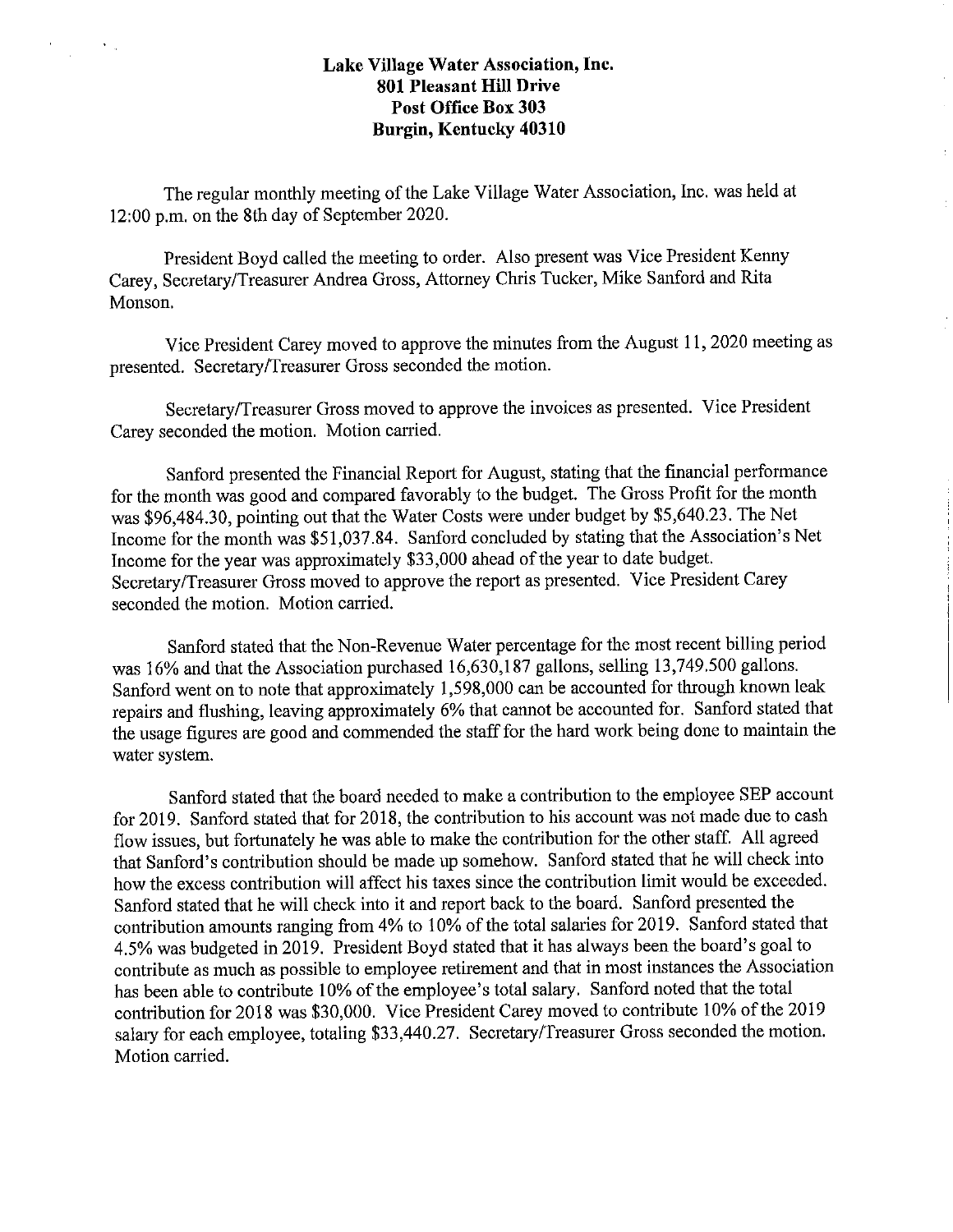Sanford stated that he has received the easement documents from Tucker for Contract 14 and will begin scheduling meetings with the necessary property owners.

Sanford reminded the board that a discussion concerning the bylaw amendment regarding the election process needs to be had before the 2020 election process begins. Sanford provided Tucker with a copy of the bylaws.

Vice President Carey moved to adjourn the meeting. Secretary/Treasurer Gross seconded the motion. Meeting adjourned.

President Jim Boyd

 $\sim$   $_{\odot}$ 

Secretary/Treasurer Andrea Gross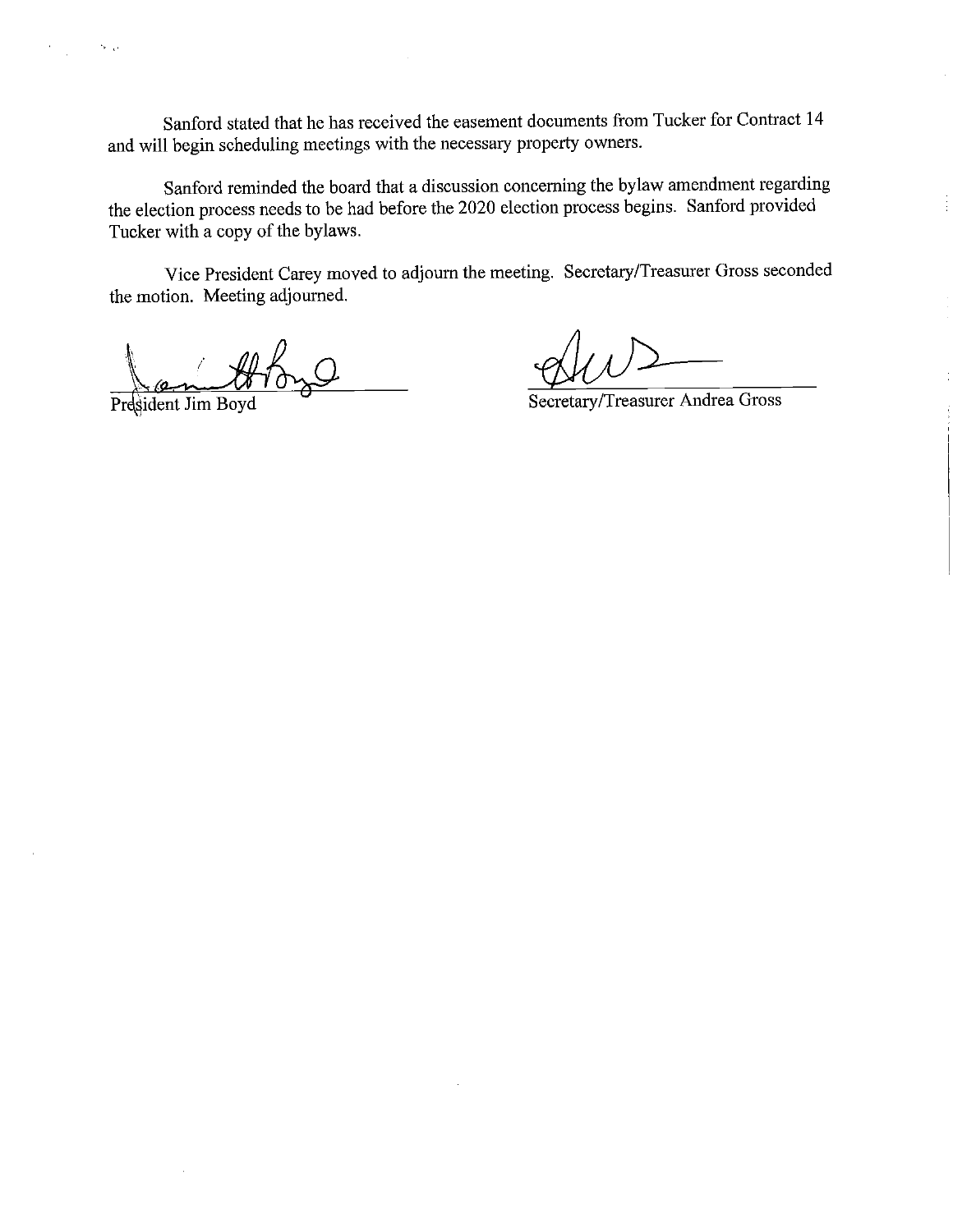A special called meeting of the Lake Village Water Association, Inc. was held at 3:30 p.m. on the 9th day of September 2020 to review and discuss the vacancies on the Board of Directors.

President Boyd called the meeting to order. Also present was Vice President Kenny Carey, Secretary/Treasurer Andrea Gross and Mike Sanford.

After meeting with the prospective candidates to fill the two vacancies on the board, Vice President Carey moved to nominate Mr. Thomas Hager to fill the remaining term of Secretary/Treasurer Earl Campbell, expiring in 2021. Secretary/Treasurer Gross seconded the motion. Motion carried.

Vice President Carey moved to nominate Mr. Jeff Hughes to fill the remaining term of Director Earl Camic, expiring in 2022. Secretary/Treasurer Gross seconded the motion. Motion carried.

Secretary/Treasurer Gross moved to adjourn the meeting at 4: 15 pm. Vice President Carey seconded the motion. Motion carried.

Secretary/Treasurer Andrea Gross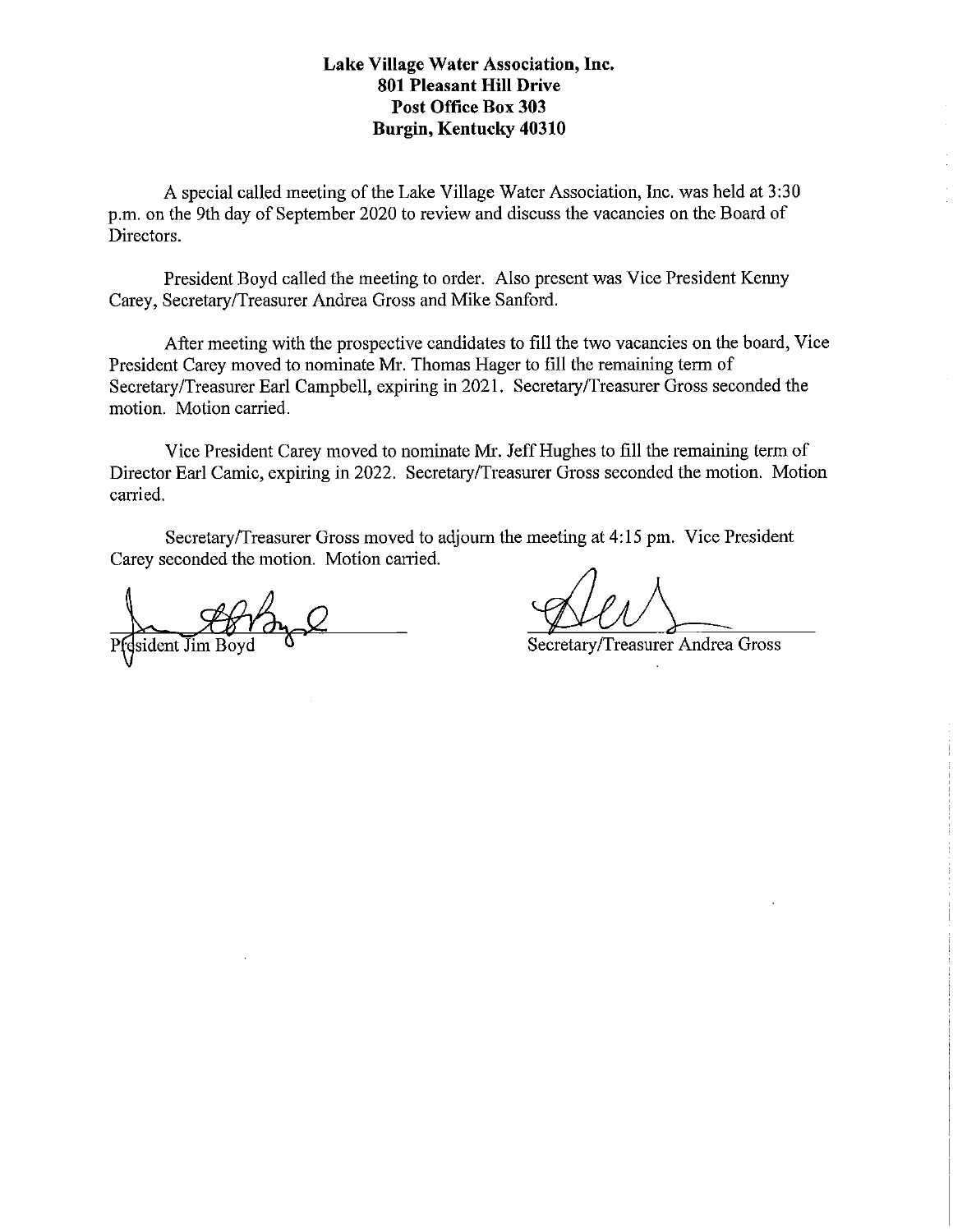$\frac{1}{2}$ 

The regular monthly meeting of the Lake Village Water Association, Inc. was held at 12:00 p.m. on the 13th day of October 2020.

President Boyd called the meeting to order. Also present was Vice President Kenny Carey, Secretary/Treasurer Andrea Gross, Jeff Hughes, Thomas Hager, Attorney Chris Tucker, Liz Dienst, Mike Sanford and Rita Monson.

President Boyd welcomed Jeff Hughes and Thomas Hager to the meeting. Vice President Carey moved to appoint Hughes and Hager to the Board of Directors. Secretary/Treasurer Gross seconded the motion. Motion carried.

Secretary/Treasurer Gross moved to approve the minutes from the September 8, 2020 meeting as presented. Vice President Carey seconded the motion.

Vice President Carey moved to approve the invoices as presented. Secretary/Treasurer Gross seconded the motion. Motion carried.

Sanford presented the Financial Report for September, stating that the financial performance for the month was good and compared favorably to the budget. The Gross Profit for the month was \$93,009.19, pointing out that the Water Costs were almost exactly the budget amount for the month at \$426.12 over budget. The Net Income for the month was \$26,084.96. Sanford concluded by stating that the Association's Net Income for the year was \$18,157.42. Secretary/Treasurer Gross moved to approve the report as presented. Vice President Carey seconded the motion. Motion carried.

Sanford stated that the Non-Revenue Water percentage for the most recent billing period was 18% and that the Association purchased 18,523,477 gallons, selling 14,871,100 gallons. Sanford went on to note that approximately 1,807,200 can be accounted for through known leak repairs and flushing, leaving approximately 8% that cannot be accounted for. Sanford stated that the percentage increased by 2% from the month previous month. President Boyd inquired about whether the meter calibration program was being done. Sanford stated that staff are constantly changing out meters to ensure accurate flow and charges and to comply with the 10 year change out requirement. Sanford went on to state that the change out schedule runs a couple of years behind but is ongoing all of the time. Director Hughes inquired about the number of meters that have been switched to new technology. Sanford stated that approximately 700 IPerl had been placed into service and that several hundred more will be changed out going forward. Sanford went on to state that the Association purchased 1,500 used radio read kits from the City of Danville after the city's change out was complete. Vice-President Carey inquired about the amount of time it takes to change a meter to radio read. Sanford asked Colby Harper to comment. Harper stated a couple minutes per meter due to the paperwork and that there is enough radio read kits to convert the entire system over. President Boyd noted that having the meters on radio read is much safer than touch read.

 $\frac{1}{3}$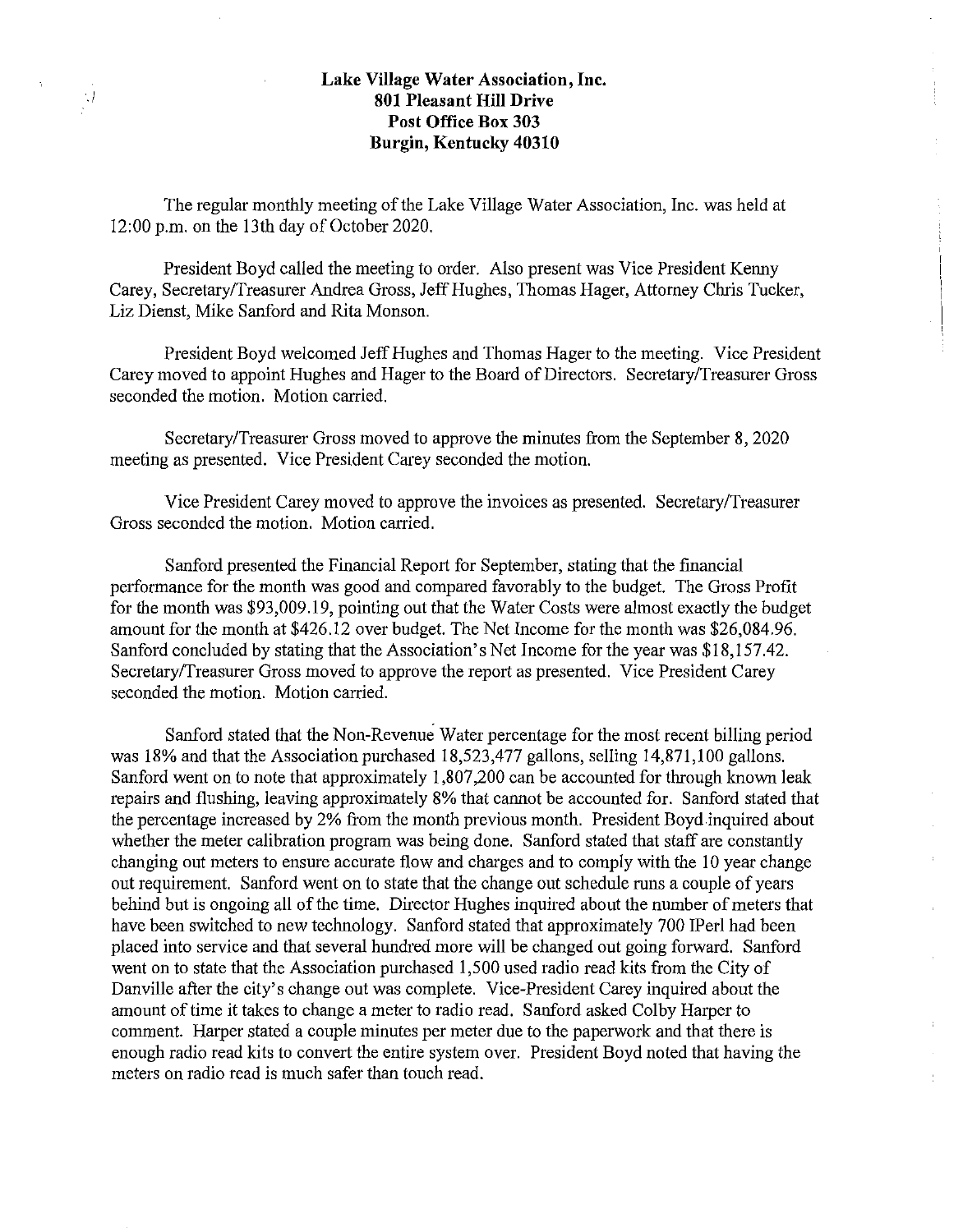language that allowed for the election to be completed electronically. All agreed with the recommendation made by Director Hughes.

President Boyd asked for input on whether to meet in person or via Zoom for the November meeting. All agreed to meet using Zoom.

Sanford informed the board that he had been working with Kevin Cooley and Steve Kiesler on the Gwinn Island Marina service line and that the request from Cooley last year to relocate the meter serving the marina has been completed due to the lack of easement. Sanford stated that Cooley does not have easement that can be transferred to the Association for the existing water service line and unless Kiesler signs an easement to the Association the meter cannot be moved. Sanford noted that executing an easement to the Association would restrict the only land that isn't already restricted by other easements and setbacks. Sanford questioned whether the board would like additional action taken at this time. All agreed that there was not anything else that can be done.

Sanford stated that all 21 Lead and Copper samples were well under the EPA Action Level and that all property owners will be notified of the results. Director Hughes asked how the sites were chosen. Sanford stated that the sites are approved by the Division of Water based on specific criteria and that the sites have been in place for many years and sampled many times.

Secretary/Treasurer Gross inquired about whether there was an update to the low pressure caused by the Northpoint tank filling. Sanford stated that we are doing the best we can at the moment and that we will be looking at options with Contract 14.

The next meeting is scheduled for November  $10<sup>th</sup>$  at 12:00 pm via Zoom.

Director Hager moved to adjourn the meeting. Director Hughes seconded the motion. Meeting adjourned.

resident Jim Boyd

Secretary/Treasurer Andrea Gros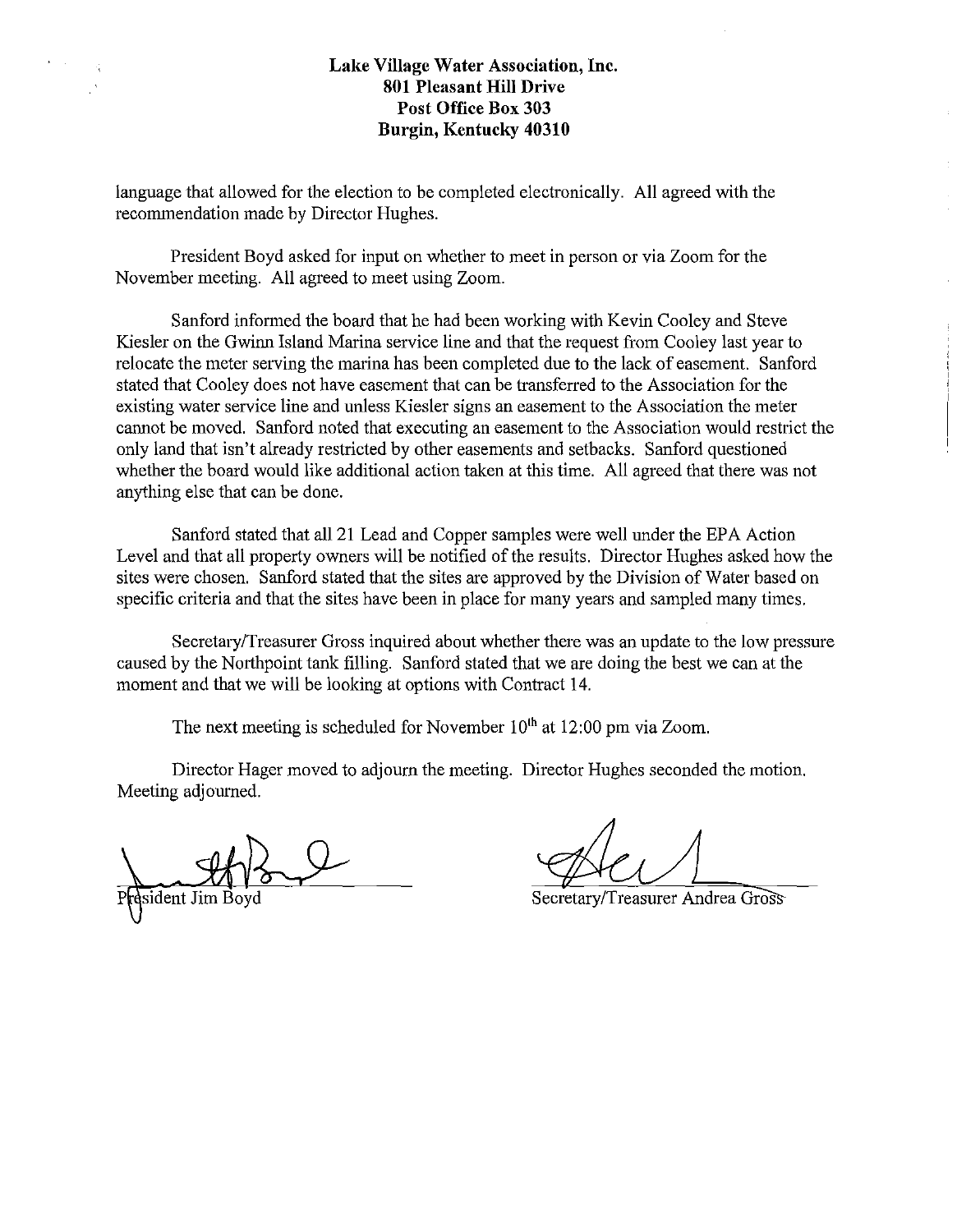$\mathcal{A}$ 

The regular monthly meeting of the Lake Village Water Association, Inc. was held at 12:00 p.m. on the 10th day of November 2020 via Zoom webinar.

President Boyd called the meeting to order. Present: Vice President Kenny Carey, Secretary/Treasurer Andrea Gross, Director Jeff Hughes, Director Thomas Hager, Attorney Chris Tucker, Liz Dienst, Mike Sanford and Rita Monson.

Secretary/Treasurer Gross moved to approve the minutes from the October 13, 2020 meeting as presented. Vice President Carey seconded the motion.

Vice President Carey moved to approve the invoices as presented. Secretary/Treasurer Gross seconded the motion. Motion carried.

Sanford presented the Financial Report for October, stating that the financial performance for the month was good and compared favorably to the budget. Sanford provided detail of the monthly income and expenses, stating that the Gross Profit for the month was \$74,507.61, pointing out that the Water Costs were slightly over budget exceeding by \$1,333.07. Sanford went on to report the Net Income for the month was \$22,571.07. Sanford concluded by stating that the year-to-date Net Income is \$40,703.48. Secretary/Treasurer Gross moved to approve the report as presented. Vice President Carey seconded the motion. Motion carried.

Sanford provided the board with the Non-Revenue Water calculations for October, stating that the Association purchased 15,859,447 gallons and sold 12,375,200 gallons, resulting in 21 % of Non-Revenue Water for the month. Sanford concluded by stating that staff can account for 1,830,000 gallons from repaired leaks and flushing throughout the month, lowering the percentage to 10% for unknown loss.

Sanford provided an update to the board regarding the customer payment arrangements set forth in PSC Case No. 2020-00085. Sanford stated that last month there were 24 accounts that needed payment arrangements and that staff were able to reach everyone and get plans in place for each account. Sanford went on to note that the  $19<sup>th</sup>$  Hole Restaurant paid a \$2,000 down payment and set the account up on a 9-month payment plan. Sanford went on to note that Quality Inn made a payment in the amount of \$2,367 and the check was returned for insufficient funds. Sanford reported that the owner did respond to the call to cover the check immediately and made a credit card payment to cover the check. Sanford went on to note that the owner agreed to a 6-month payment plan in order to keep the account in good-standing. Lastly, Sanford pointed out that 6 accounts paid in full, 6 accounts paid the past due balance and 12 entered into a payment arrangement.

Sanford provided an update on the Contract 14 System Improvement Project, stating that easements are being obtained and that there are 5 easements remaining. Sanford pointed out that for each of the five easements, there is an existing easement which can be used if need be. Dienst discussed project bidding and recommended advertising for bids after the holidays, with a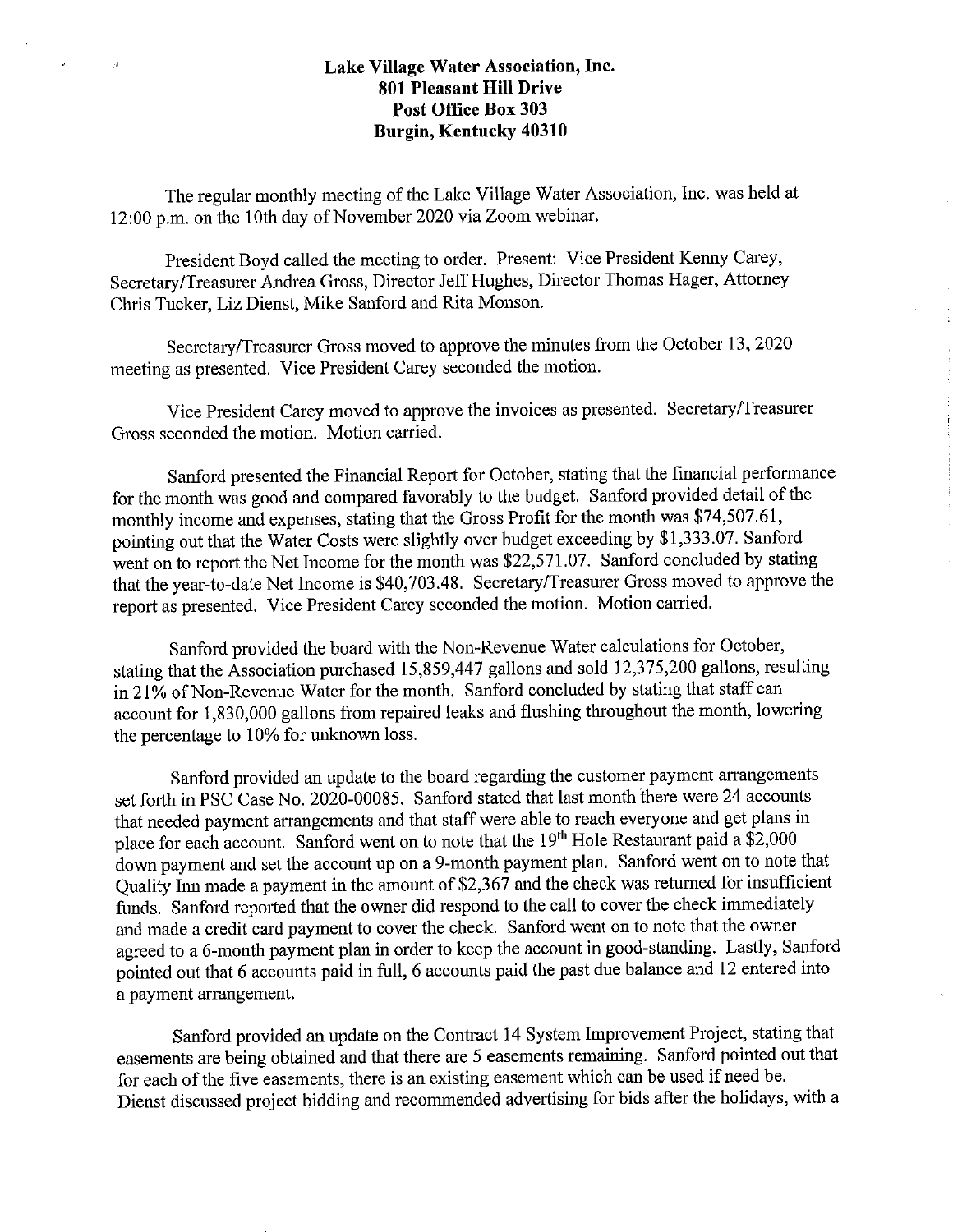$\mathbf{r}$ 

release date of January 12, 2021. Dienst stated that bids will be opened February 2<sup>nd</sup>, ahead of the February 9th monthly board meeting and lastly the application can be submitted to the Public Service Commission with an anticipated approval of March 11<sup>th</sup>. Dienst stated that the proposed schedule will allow for construction to begin in spring and conclude in late 2021. Sanford reminded the board that the project was placed on hold due to the pandemic and loss of board members, but that the project needs to move forward. Director Hughes asked if the bids will be opened in February. Dienst stated that the bid opening will be held electronically and that the apparent low bidder will be known after each of the bids are opened. Director Hughes asked if there was an idea of how many bidders to expect. Dienst stated that there is usually good participation on the water main projects. Sanford stated that the total project cost is \$2,089,290 and that the actual construction cost is approximately \$1,500,000 with 10% contingency included in the budget.

Dienst provided an overview of the rate making process for the funding package, stating that the board was given 10%, 15% and 20% rate increase options and budget summaries reflective of each of them. Dienst went on to note that the board moved to accept the I 0% increase option which allows for the Association to meet the new debt service requirement in the amount of \$82,108 annually, meet all reserve account requirements and operate with a positive Net Income for a span of 5 years with annually percentage increases in expenses.

Secretary/Treasurer Gross pointed that the board discussed 5 years between increases and that the most recent increase was in 2016. Sanford stated that he met with Joe Bums from the Kentucky Rural Water Association and that Burns stated that the Commission will approve the rates set forth in the RD Letter of Conditions per statute, but will likely require the Association to file an Alternate Rate Filing application within 12 months allowing the Commission to ensure that the rates are adequate to meet the operations of the Association. Director Hughes pointed out that the water loss will be reduced after the new mains went into service and the old mains are abandoned, resulting in additional revenue as well. Director Hughes went on to state that the rates should be looked at annually.

Director Hager questioned how the rates compare to other utilities in the area. Sanford stated that the Bluegrass Area Development District Water Management Coordinator compiles an armual rate book consisting of the utilities and municipalities throughout the 17 county Bluegrass region. Sanford went on to state that the Association's rates fall in the middle of the group for the ADD and that there are as utilities with higher rates and many with lower. Sanford added that the Association purchases all water from the City of Danville and the City of Harrodsburg and that rate increases from the cities increase the rate for the Association as well. Secretary/Treasurer Gross asked when the new rates would go in to affect. Sanford stated that with PSC approval the rates would go into effect in April of 2021.

Director Hager moved to request authorization to bid from Rural Development. Director Hughes seconded the motion. Motion carried. Director Hughes commended Dienst and Sanford for the work on the project. Director Hager thanked Dienst and Sanford the information on the project.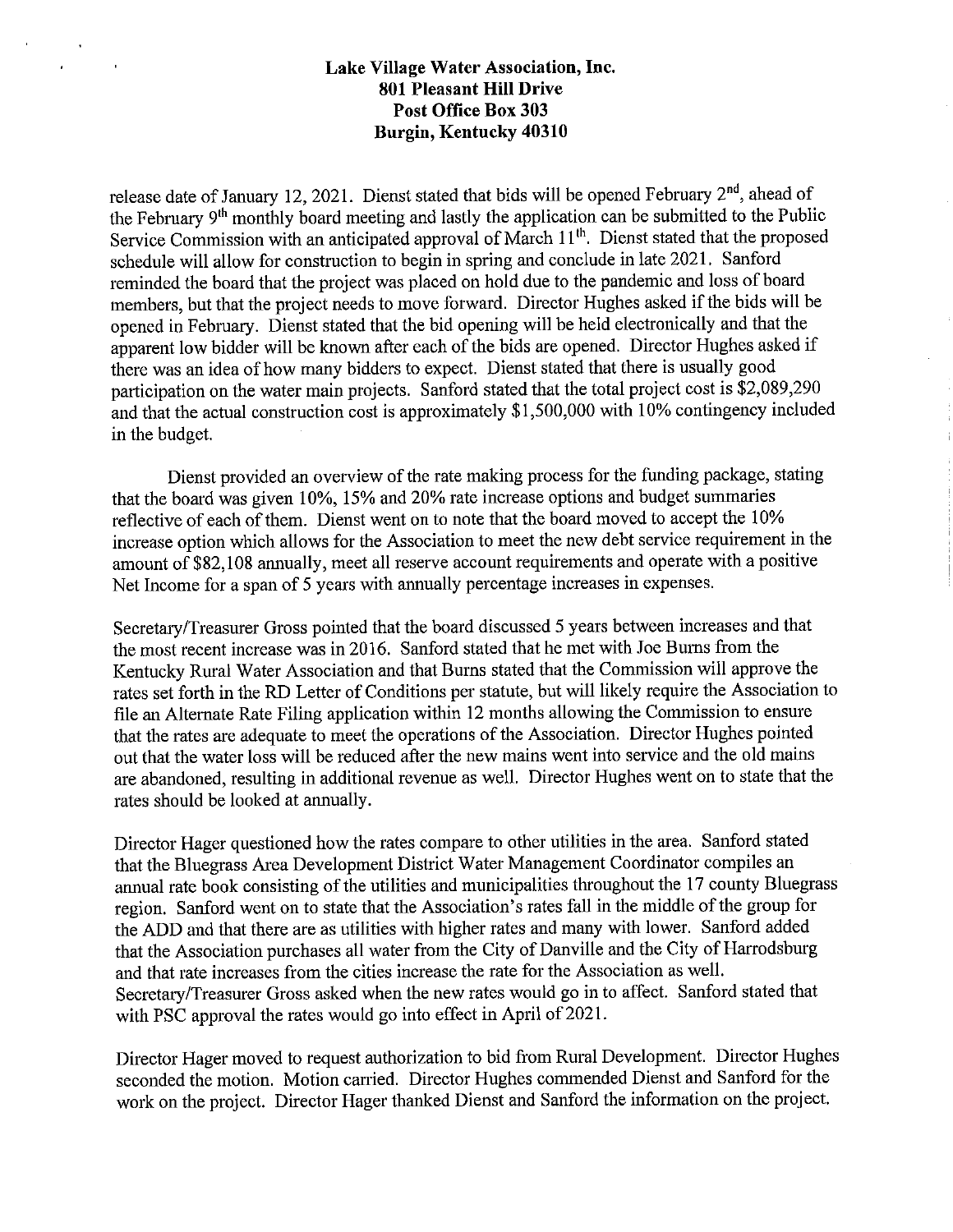Tucker presented the board with proposed amendments to the bylaws that included changing the date and location of the annual meeting, defining the election process to include procedures to follow when no nominations are received and only the sitting Director is running for reelection. Tucker also presented language related to determining a tie vote in the election, stating that the sitting Board of Directors who are not up for reelection shall cast the deciding vote and at their discretion, may interview the candidate prior to casting the deciding vote. Vice President Kenny Carey moved to accept the proposed amendments as presented by Tucker. Secretary /Treasurer Gross seconded the motion. Motion carried. Attached is a copy of the proposed amendments for Article VII and Atticle XIV.

The next meeting is scheduled for December 8<sup>th</sup> at 12:00 pm via Zoom.

Director Hager moved to adjourn the meeting. Director Hughes seconded the motion. Meeting adjourned.

Aesident Jim Bo

at 12.00 pm via 2.00m.<br>Director Hughes seconded the motion.<br>Secretary/Treasurer Andrea Gross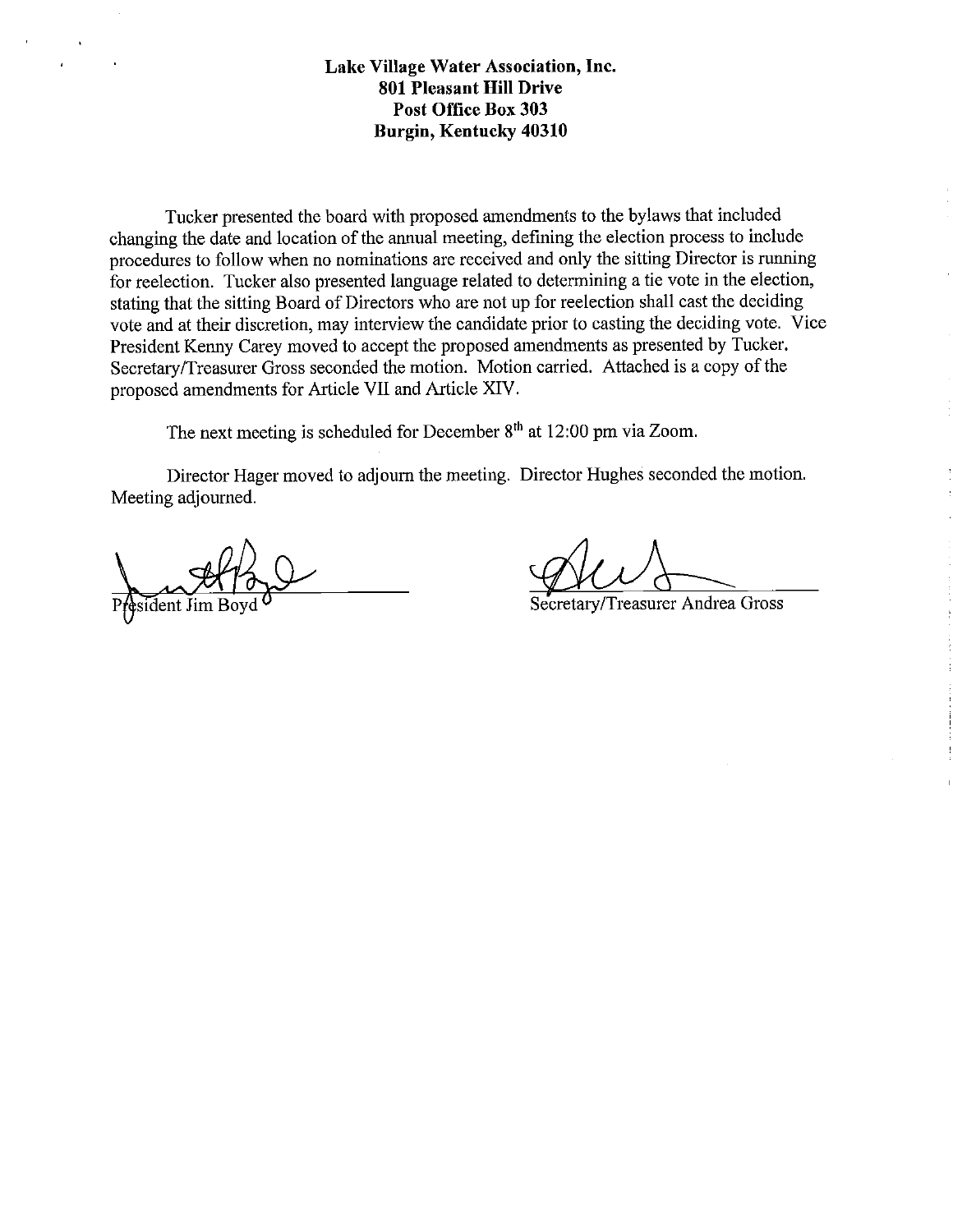Pursuant to Article XIII of the By-Laws of The Lake Village Water Association, Inc., the following amendments were made by the Board of Directors at the regular meeting held on November 10, 2020. Said amendments were made under proper motion and second, a passed by unanimous vote of the Board of Directors.

#### ARTICLE VII

 $\mathcal{L}^{\mathcal{L}}$  and  $\mathcal{L}^{\mathcal{L}}$  are  $\mathcal{L}^{\mathcal{L}}$  . In the  $\mathcal{L}^{\mathcal{L}}$ 

 $\mathbf{r}$ 

#### MEETINGS OF MEMBERS:

Article VII, Section 1. The annual meeting of the members of this corporation shall be held at the Lake Village Water Association office located at 800 Pleasant Hill Drive, Burgin, Kentucky 40310, at 12:00 p.m., on the second Tuesday in April of each year.

#### ARTICLE XIV

#### BOARD OF DIRECTORS ELECTION:

SECTION 1. In the year in which the three (3) year term of any director is set to expire, all members shall receive notice of the expiration of the current Director's term in February of the election year. The notice may include the sitting Board of Directors' nomination for the Director Position. The notice shall provide all members the opportunity to nominate a person for the expiring Director position and shall provide a deadline for the return of member nominations.

SECTION 2. If there are two or more nominations under Article XIV, Section 1, and the nominees are qualified pursuant to these by-laws AND accept the nomination, election ballots shall be sent to all members in March of the election year. A deadline for the return of the election ballots shall be included with the election ballots. After the deadline for receipt of the election ballots passes, the ballots shall be counted and certified by the Lake Village Board of Directors' attorney. Election results shall be announced at the annual meeting and the person with the most votes shall take the position of director at the Annual Meeting in April of the election year. In the event of a tie, the sitting Board of Directors who are not up for election in the current year, shall cast the deciding vote. The sitting Board of Directors who are not up for election in the current year, may, at their discretion, interview each candidate prior to casting the deciding vote.

SECTION 3: In the event there are no nominations received by any member prior to the nomination deadline, or in the event a member nominee is either not qualified under these by-laws or is qualified and declines the member nomination in writing, the nominee of the Board of Directors shall be named to the expiring Director's term, and no election ballots will be sent to the members.

SECTION 4: The Lake Village Water Association currently conducts the Board of Directors Election by way of paper ballots sent to all members. The Lake Village Water Association may, at their discretion, conduct the Board of Directors elections by way of on-line or electronic voting should the technology become available to allow each member of the Association to vote on-line or electronically.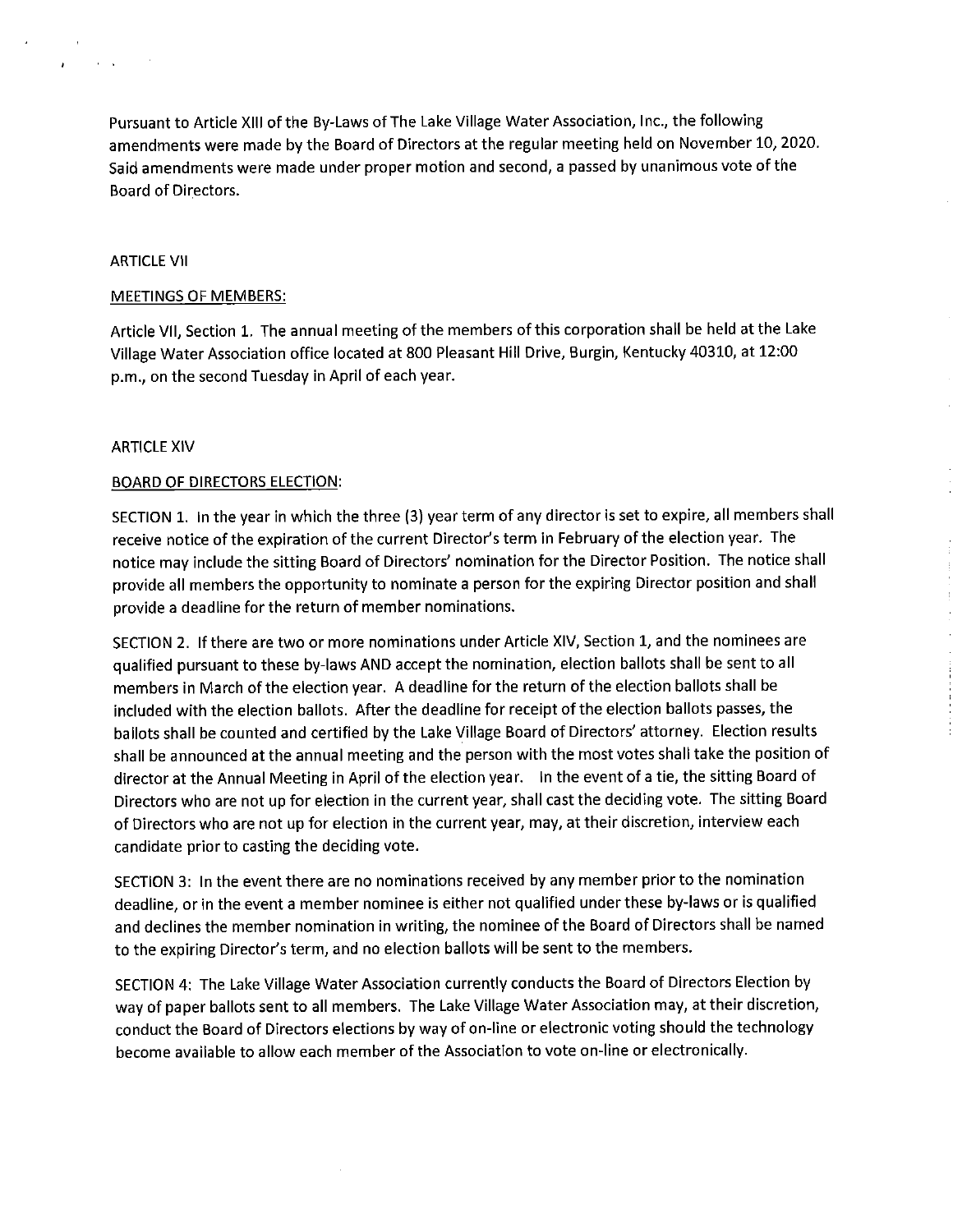The regular monthly meeting of the Lake Village Water Association, Inc. was held at 12:00 p.m. on the 8th day of December 2020 via Zoom webinar.

President Boyd called the meeting to order. Present: Vice President Kenny Carey, Secretary/Treasurer Andrea Gross, Director Jeff Hughes, Director Thomas Hager, Attorney Chris Tucker, Liz Dienst, Mike Sanford and Rita Monson.

Vice President Carey moved to approve the minutes from the November 10, 2020 meeting as presented. Director Hughes seconded the motion. Motion carried.

Secretary/Treasurer Gross moved to approve the invoices as presented. Director Hager seconded the motion. Motion carried.

Sanford presented the Financial Report for November, stating that the financial performance for the month was good and compared favorably to the budget. Sanford provided detail of the monthly income and expenses, stating that the Gross Profit for the month was \$74,271.71, pointing out that the Water Costs were slightly over budget exceeding by \$2,032.83. Sanford went on to report that the Net Income for the month was a loss of \$23,052.03 due to the \$49,038 debt service payment. Sanford concluded by stating that the year-to-date Net Income is \$13,792.35.

Sanford provided the board with the Non-Revenue Water calculations for November, stating that the Association purchased 16,118,033 gallons and sold 13,565,400 gallons, resulting in 14% of Non-Revenue Water for the month. Sanford concluded by stating that staff can account for 1,675,900 gallons from repaired leaks and flushing throughout the month, lowering the percentage to 4% for unknown loss. Sanford stated that he will be working with staff to set the goal for 2021. Sanford went on to remind the board that in January the Non-Revenue Water percentage was 48% and that lots of progress has been made over the past twelve months to locate the leaks that began causing the problems.

Sanford presented a draft of the 2021 Operating Budget for consideration by the board. Sanford reviewed each line item of the Income and Expense portions of the budget in detail, offering an explanation on each figure. Sanford noted that the proposed budget includes a 10% rate increase effective 3/1/21 and also that the PSC reinstated penalties effective 12/31/20. Another item that will be discussed in the coming months will be an increase to the Mercer County Sanitation District for services provided. Sanford stated that water costs are reduced slightly from 2020 and that he is still working with staff to set the goal for the upcoming year. Director Hager noted that the budget is pretty tight and water costs isn't an area that we should stretch too much, maybe include a figure that is reasonable. Sanford covered the plan to continue leak detection within the distribution system to include double checking valves and possible overnight work to assess the system. Sanford stated that the budget includes no increase to the Director fee. President Boyd questioned the group about whether to entertain a discussion concerning the monthly fee or whether to keep the fee the same through 2021 and talce a look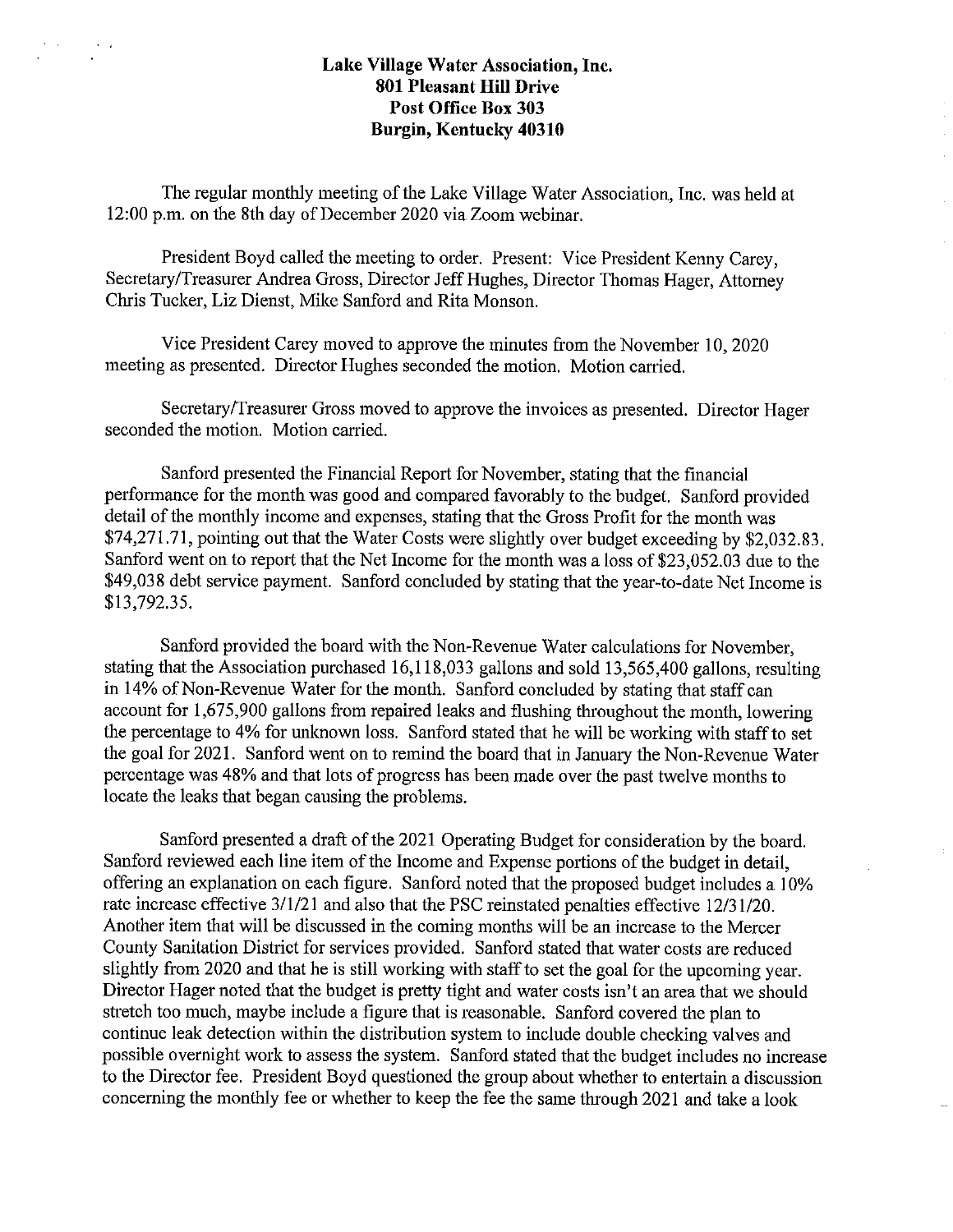next year. All agreed that waiting until 2021 was good. Sanford finished reviewing the rest of the budget. Vice President Carey stated that Sanford did a good job on the budget and presentation. With no further comments, Director Hager moved to adopt the budget as presented by Sanford. Secretary/Treasurer Gross seconded the motion. Motion carried.

Sanford stated that in January he will be able to provide an update on how well customers on payment plans have been able to adhere to the terms. Sanford stated that most of the plans have a due date of December 15<sup>th</sup> for the first payment. Sanford went on to note that the Team Kentucky Fund has been providing assistance to several customers. Lastly, Sanford noted that The 19<sup>th</sup> Hole and Quality Inn are current on their payment plans.

Sanford provided an update on Contract 14, stating that the Request to Bid is ready to submit to Rural Development. Sanford presented RD Form 442-21, Right-of-Way Certificate, to certify that all necessary right-of-way has been obtained. Sanford stated that there are 5 easements that he is still trying to acquire, but that there is an existing easement that can be used if the easements aren't obtained. Vice President Carey moved to authorize President Boyd to execute RD Form 442-21. Director Hughes seconded the motion. Motion carried.

Sanford stated that each year the board considers a Christmas bonus for all staff and that last the year the staff received \$600 each. President Boyd requested comments from the board regarding Christmas bonuses this year. Vice President Carey moved to present the staff with \$600 this year as well. Director Hager seconded the motion. Motion carried.

Sanford initiated a discussion regarding residential pressure boosters within the distribution system. Sanford stated that when the Northpoint Tank is filling, certain higher elevation customers within the KY 33 zone experience a significant drop in pressure that lasts for the entire time period that it takes to fill the tank, usually 14-15 hours every three days. Sanford went on to state that the required pressure range as established by PSC statute is a minimum of 30 psi and maximum of 150 psi. Sanford stated that a customer located on Shakertown Road had pressure at the meter that was within the PSC range but wanted to increase the pressure, so a booster was installed at the residence by the property owner and they are very pleased. Director Hughes stated that when he and his family built their home on Beams Drive the pressure was found to be 20 psi at the meter, so they decided to install the same booster and saw an increase to 40 psi. Sanford suggested having Strand take a look at the model to see what options might be available. Secretary/Treasurer Gross asked Sanford if staff could obtain pressures at various points within the affected area while the tank is filling and not. Director Hughes concurred. Sanford stated that he and staff will begin gathering information on the existing pressure conditions and report back at the January meeting.

President Boyd asked the board members to discuss the goals that were set for Sanford during his evaluation last month. Director Hughes stated that Sanford does a great job and that he would like to see an SOP and would like to see more data so that the board can make be as informed as possible when making decisions. Vice President Carey stated that continued work